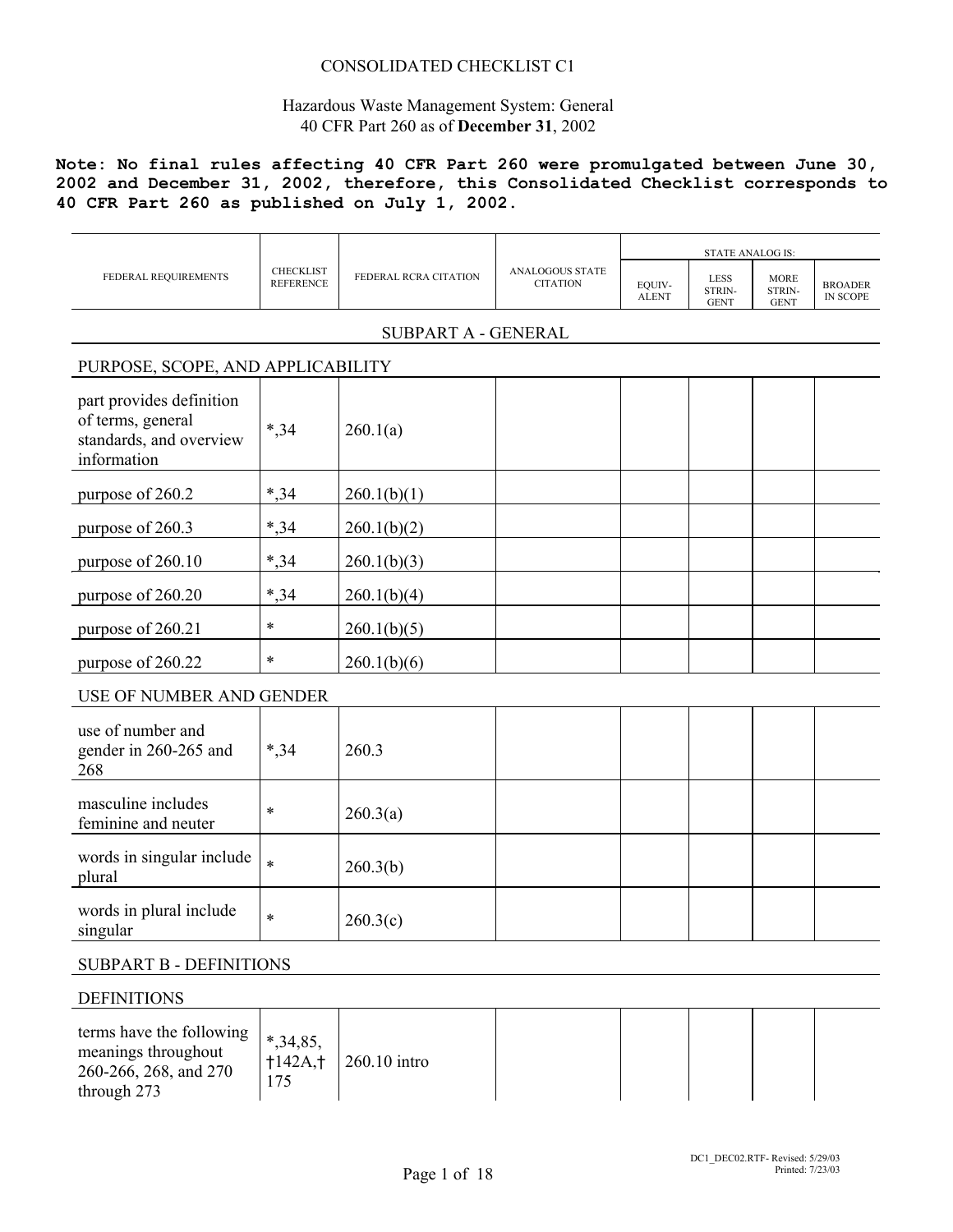|    |                                                          |                                      |                       |                                           |                        | STATE ANALOG IS:                     |                                      |                            |
|----|----------------------------------------------------------|--------------------------------------|-----------------------|-------------------------------------------|------------------------|--------------------------------------|--------------------------------------|----------------------------|
|    | FEDERAL REQUIREMENTS                                     | <b>CHECKLIST</b><br><b>REFERENCE</b> | FEDERAL RCRA CITATION | <b>ANALOGOUS STATE</b><br><b>CITATION</b> | EQUIV-<br><b>ALENT</b> | <b>LESS</b><br>STRIN-<br><b>GENT</b> | <b>MORE</b><br>STRIN-<br><b>GENT</b> | <b>BROADER</b><br>IN SCOPE |
|    | "above ground tank"                                      | 28                                   | 260.10                |                                           |                        |                                      |                                      |                            |
|    | "Act" or "RCRA"                                          | $\ast$                               | 260.10                |                                           |                        |                                      |                                      |                            |
|    | "active life"                                            | 24                                   | 260.10                |                                           |                        |                                      |                                      |                            |
|    | "active portion"                                         | $\ast$                               | 260.10                |                                           |                        |                                      |                                      |                            |
|    | "Administrator"                                          | $\ast$                               | 260.10                |                                           |                        |                                      |                                      |                            |
|    | "ancillary equipment"                                    | 28                                   | 260.10                |                                           |                        |                                      |                                      |                            |
|    | "aquifer"                                                | $\ast$                               | 260.10                |                                           |                        |                                      |                                      |                            |
|    | "authorized<br>representative"                           | $\ast$                               | 260.10                |                                           |                        |                                      |                                      |                            |
| Ť. | "battery"                                                | 142 B                                | 260.10                |                                           |                        |                                      |                                      |                            |
|    |                                                          |                                      | 260.10                |                                           |                        |                                      |                                      |                            |
|    |                                                          |                                      | 260.10(1)(i)          |                                           |                        |                                      |                                      |                            |
|    | "boiler"<br>13                                           |                                      | 260.10(1)(ii)         |                                           |                        |                                      |                                      |                            |
|    |                                                          |                                      | 260.10(1)(iii)        |                                           |                        |                                      |                                      |                            |
|    |                                                          |                                      | 260.10(1)(iv)         |                                           |                        |                                      |                                      |                            |
|    |                                                          |                                      | 260.10(2)             |                                           |                        |                                      |                                      |                            |
|    | "carbon regeneration<br>unit"                            | 85                                   | 260.10                |                                           |                        |                                      |                                      |                            |
|    | "certification"                                          | $\ast$                               | 260.10                |                                           |                        |                                      |                                      |                            |
|    | "closed portion"                                         | $\ast$                               | 260.10                |                                           |                        |                                      |                                      |                            |
|    | "component"                                              | 28                                   | 260.10                |                                           |                        |                                      |                                      |                            |
|    | "confined aquifer"                                       | $\ast$                               | 260.10                |                                           |                        |                                      |                                      |                            |
|    | "container"                                              | $\ast$                               | 260.10                |                                           |                        |                                      |                                      |                            |
|    | "containment building"                                   | 109                                  | 260.10                |                                           |                        |                                      |                                      |                            |
|    | "contingency plan"                                       | $\ast$                               | 260.10                |                                           |                        |                                      |                                      |                            |
| 1  | "corrective action<br>management unit<br>(CAMU)" removed | †121, †17<br>5, 196                  | 260.10                |                                           |                        |                                      |                                      |                            |
|    | "corrosion expert"                                       | 28                                   | 260.10                |                                           |                        |                                      |                                      |                            |
|    | "designated facility"                                    | $*,+13,71$                           | 260.10                |                                           |                        |                                      |                                      |                            |
| Ť. | "destination facility"                                   | 142 A                                | 260.10                |                                           |                        |                                      |                                      |                            |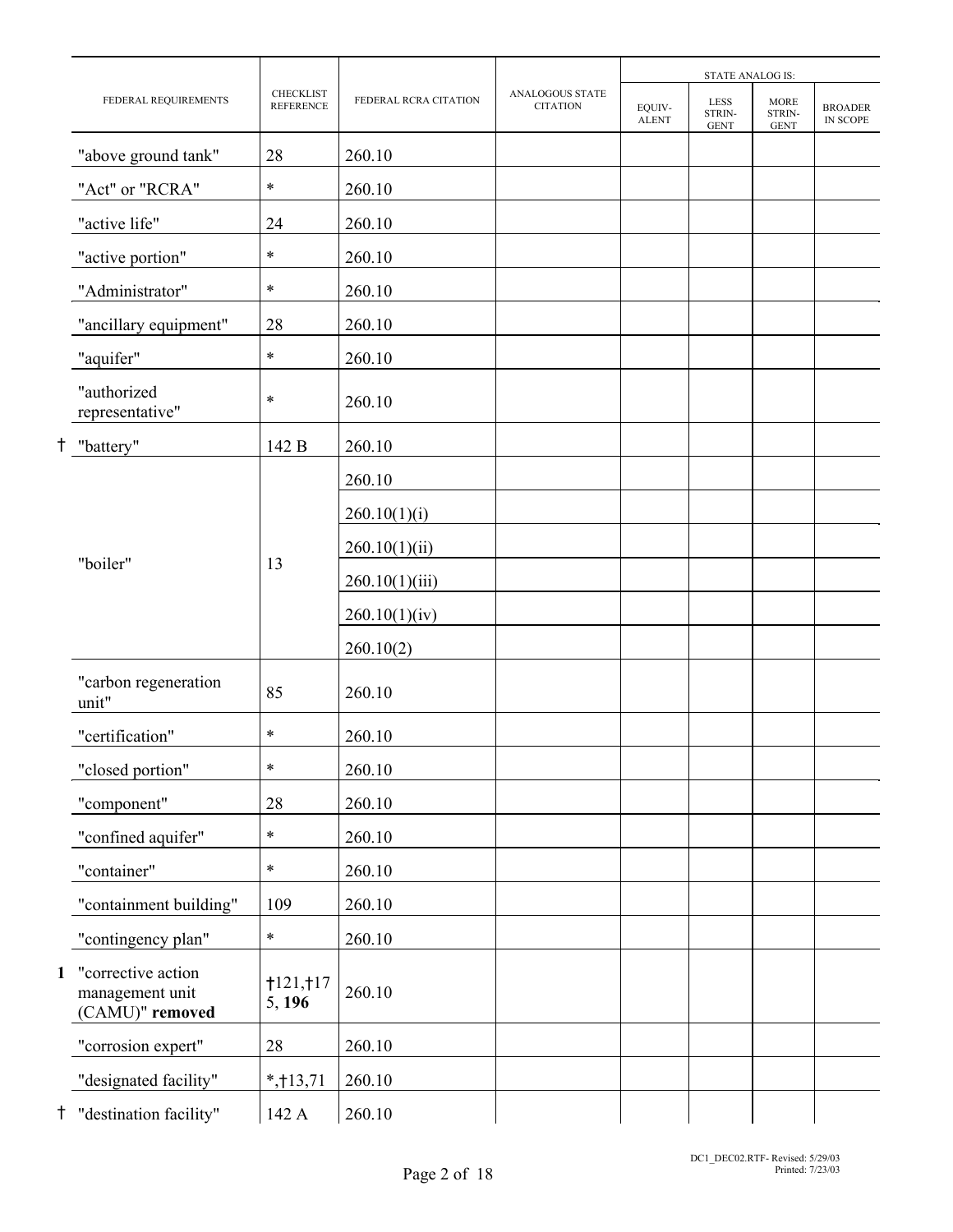|                                                               |                                      |                       |                                    |                        | STATE ANALOG IS:                     |                                      |                            |
|---------------------------------------------------------------|--------------------------------------|-----------------------|------------------------------------|------------------------|--------------------------------------|--------------------------------------|----------------------------|
| FEDERAL REQUIREMENTS                                          | <b>CHECKLIST</b><br><b>REFERENCE</b> | FEDERAL RCRA CITATION | ANALOGOUS STATE<br><b>CITATION</b> | EQUIV-<br><b>ALENT</b> | <b>LESS</b><br>STRIN-<br><b>GENT</b> | <b>MORE</b><br>STRIN-<br><b>GENT</b> | <b>BROADER</b><br>IN SCOPE |
| "dike"                                                        | $\ast$                               | 260.10                |                                    |                        |                                      |                                      |                            |
| "dioxins and furans<br>$(D/F)$ "                              | 182                                  | 260.10                |                                    |                        |                                      |                                      |                            |
| "discharge" or<br>"hazardous waste<br>discharge"              | $\ast$                               | 260.10                |                                    |                        |                                      |                                      |                            |
| "disposal"                                                    | *                                    | 260.10                |                                    |                        |                                      |                                      |                            |
| "disposal facility"                                           | $*$ , † 121                          | 260.10                |                                    |                        |                                      |                                      |                            |
| "drip pad"                                                    | 82                                   | 260.10                |                                    |                        |                                      |                                      |                            |
|                                                               |                                      | 260.10                |                                    |                        |                                      |                                      |                            |
| "elementary<br>neutralization unit"                           | $*, 52$                              | 260.10(1)             |                                    |                        |                                      |                                      |                            |
|                                                               |                                      | 260.10(2)             |                                    |                        |                                      |                                      |                            |
| "EPA hazardous waste<br>number"                               | $\ast$                               | 260.10                |                                    |                        |                                      |                                      |                            |
| "EPA identification<br>number"                                | $\ast$                               | 260.10                |                                    |                        |                                      |                                      |                            |
| "EPA region"                                                  | $\ast$                               | 260.10                |                                    |                        |                                      |                                      |                            |
| "equivalent method"                                           | $\ast$                               | 260.10                |                                    |                        |                                      |                                      |                            |
|                                                               |                                      | 260.10                |                                    |                        |                                      |                                      |                            |
| "existing hazardous<br>waste management                       |                                      | 260.10(1)             |                                    |                        |                                      |                                      |                            |
| (HWM) facility" or                                            | $\ast$                               | 260.10(2)(i)          |                                    |                        |                                      |                                      |                            |
| "existing facility"                                           |                                      | 260.10(2)(ii)         |                                    |                        |                                      |                                      |                            |
| "existing portion"                                            | $\ast$                               | 260.10                |                                    |                        |                                      |                                      |                            |
| "existing tank system" or<br>"existing component"             | 28                                   | 260.10                |                                    |                        |                                      |                                      |                            |
| "explosives or munitions<br>emergency"                        | 156                                  | 260.10                |                                    |                        |                                      |                                      |                            |
| "explosives or munitions<br>emergency response"               | 156                                  | 260.10                |                                    |                        |                                      |                                      |                            |
| "explosives or munitions<br>emergency response<br>specialist" | 156                                  | 260.10                |                                    |                        |                                      |                                      |                            |
| "facility"                                                    | $*,121$                              | 260.10                |                                    |                        |                                      |                                      |                            |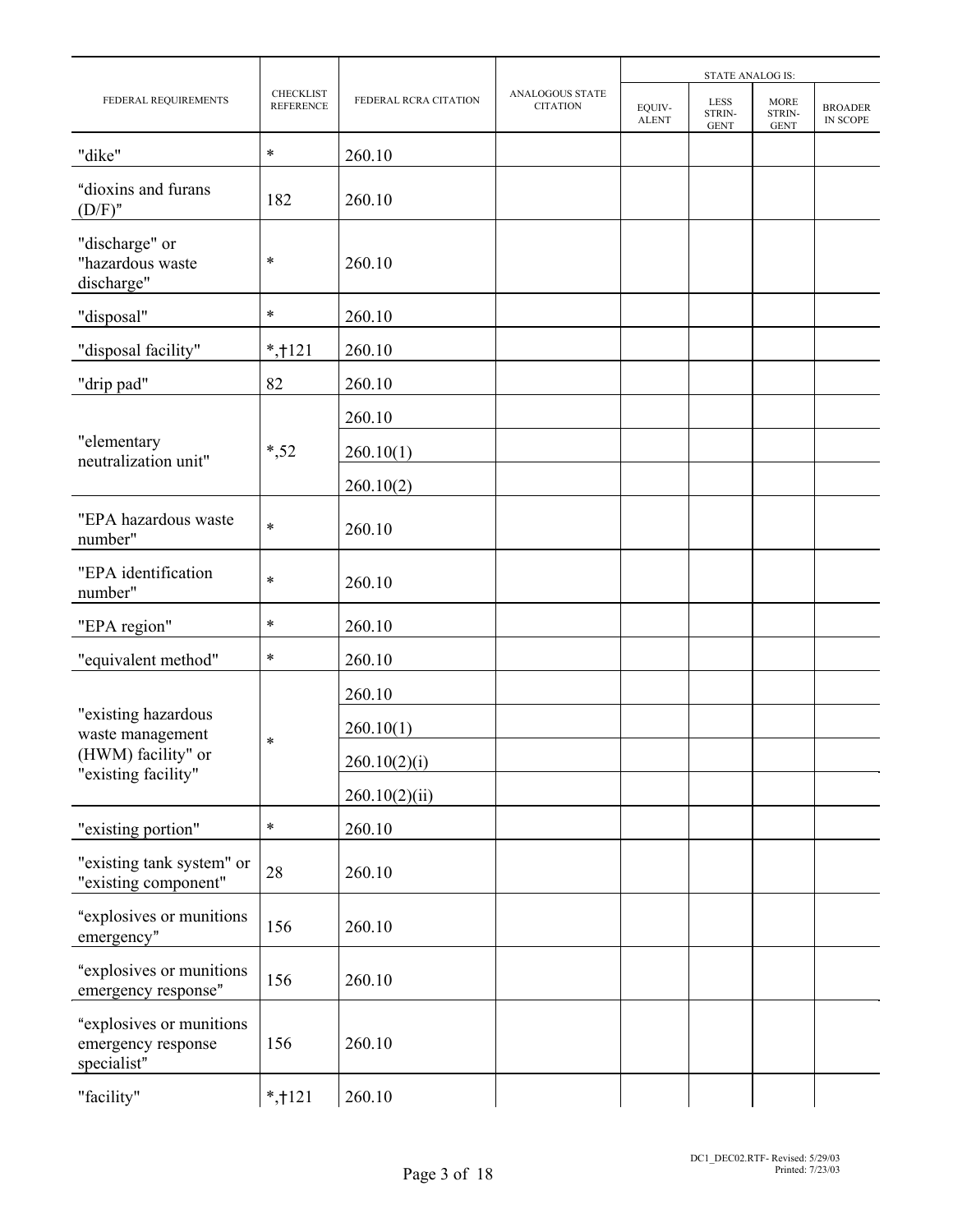|                                                                                                   |                                      |                       |                                    |                        | <b>STATE ANALOG IS:</b>              |                                      |                            |
|---------------------------------------------------------------------------------------------------|--------------------------------------|-----------------------|------------------------------------|------------------------|--------------------------------------|--------------------------------------|----------------------------|
| FEDERAL REQUIREMENTS                                                                              | <b>CHECKLIST</b><br><b>REFERENCE</b> | FEDERAL RCRA CITATION | ANALOGOUS STATE<br><b>CITATION</b> | EQUIV-<br><b>ALENT</b> | <b>LESS</b><br>STRIN-<br><b>GENT</b> | <b>MORE</b><br>STRIN-<br><b>GENT</b> | <b>BROADER</b><br>IN SCOPE |
|                                                                                                   |                                      | 260.10(1)             |                                    |                        |                                      |                                      |                            |
|                                                                                                   |                                      | 260.10(2)             |                                    |                        |                                      |                                      |                            |
|                                                                                                   | $+175$                               | 260.10(3)             |                                    |                        |                                      |                                      |                            |
| "Federal agency"                                                                                  | $\ast$                               | 260.10                |                                    |                        |                                      |                                      |                            |
| "Federal, State and local<br>approvals or permits<br>necessary to begin<br>physical construction" | $\ast$                               | 260.10                |                                    |                        |                                      |                                      |                            |
| "final closure"                                                                                   | 24                                   | 260.10                |                                    |                        |                                      |                                      |                            |
| "food-chain crops"                                                                                | $\ast$                               | 260.10                |                                    |                        |                                      |                                      |                            |
| "free liquids"                                                                                    | $\ast$                               | 260.10                |                                    |                        |                                      |                                      |                            |
| "freeboard"                                                                                       | $\ast$                               | 260.10                |                                    |                        |                                      |                                      |                            |
| "generator"                                                                                       | $\ast$                               | 260.10                |                                    |                        |                                      |                                      |                            |
| "ground water"                                                                                    | $\ast$                               | 260.10                |                                    |                        |                                      |                                      |                            |
| "hazardous waste"                                                                                 | $\ast$                               | 260.10                |                                    |                        |                                      |                                      |                            |
| "hazardous waste<br>constituent"                                                                  | $\ast$                               | 260.10                |                                    |                        |                                      |                                      |                            |
| "hazardous waste<br>management unit"                                                              | 24                                   | 260.10                |                                    |                        |                                      |                                      |                            |
| "in operation"                                                                                    | $\ast$                               | 260.10                |                                    |                        |                                      |                                      |                            |
| "inactive portion"                                                                                | $\ast$                               | 260.10                |                                    |                        |                                      |                                      |                            |
|                                                                                                   |                                      | 260.10                |                                    |                        |                                      |                                      |                            |
| "incinerator"                                                                                     | $*, 13, 85$                          | 260.10(1)             |                                    |                        |                                      |                                      |                            |
|                                                                                                   |                                      | 260.10(2)             |                                    |                        |                                      |                                      |                            |
|                                                                                                   |                                      | 260.10                |                                    |                        |                                      |                                      |                            |
| "incompatible waste"                                                                              | $\ast$                               | 260.10(1)             |                                    |                        |                                      |                                      |                            |
|                                                                                                   |                                      | 260.10(2)             |                                    |                        |                                      |                                      |                            |
| "individual generation<br>site"                                                                   | $\ast$                               | 260.10                |                                    |                        |                                      |                                      |                            |
| "industrial furnace"                                                                              | 13,85                                | 260.10                |                                    |                        |                                      |                                      |                            |
|                                                                                                   |                                      | 260.10(1)             |                                    |                        |                                      |                                      |                            |
|                                                                                                   |                                      | 260.10(2)             |                                    |                        |                                      |                                      |                            |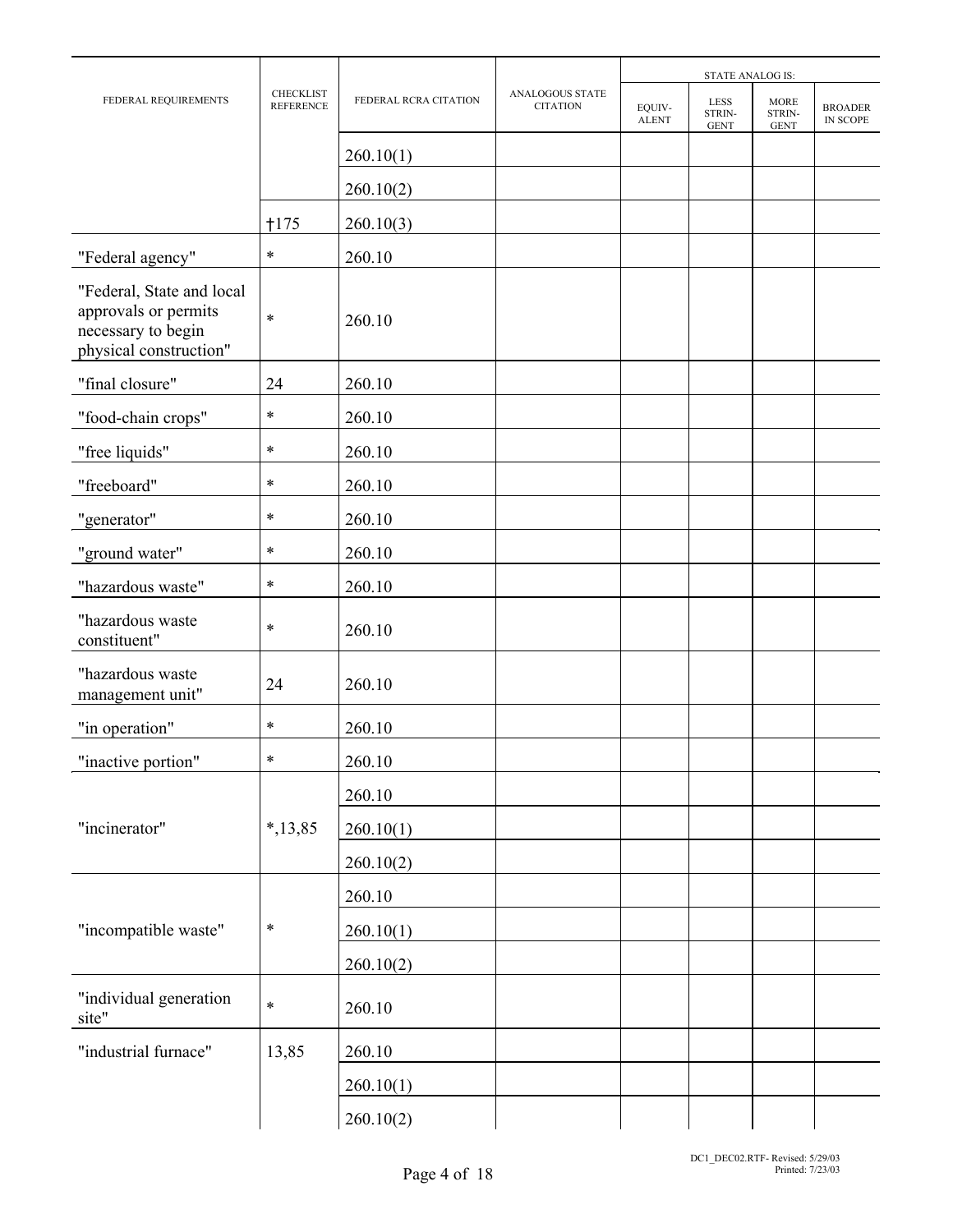|                           | STATE ANALOG IS:                     |                       |                                    |                        |                                                |                                                |                                 |
|---------------------------|--------------------------------------|-----------------------|------------------------------------|------------------------|------------------------------------------------|------------------------------------------------|---------------------------------|
| FEDERAL REQUIREMENTS      | <b>CHECKLIST</b><br><b>REFERENCE</b> | FEDERAL RCRA CITATION | ANALOGOUS STATE<br><b>CITATION</b> | EQUIV-<br><b>ALENT</b> | <b>LESS</b><br>STRIN-<br>$\operatorname{GENT}$ | <b>MORE</b><br>STRIN-<br>$\operatorname{GENT}$ | <b>BROADER</b><br>IN SCOPE $\,$ |
|                           |                                      | 260.10(3)             |                                    |                        |                                                |                                                |                                 |
|                           |                                      | 260.10(4)             |                                    |                        |                                                |                                                |                                 |
|                           |                                      | 260.10(5)             |                                    |                        |                                                |                                                |                                 |
|                           |                                      | 260.10(6)             |                                    |                        |                                                |                                                |                                 |
|                           |                                      | 260.10(7)             |                                    |                        |                                                |                                                |                                 |
|                           |                                      | 260.10(8)             |                                    |                        |                                                |                                                |                                 |
|                           |                                      | 260.10(9)             |                                    |                        |                                                |                                                |                                 |
|                           |                                      | 260.10(10)            |                                    |                        |                                                |                                                |                                 |
|                           |                                      | 260.10(11)            |                                    |                        |                                                |                                                |                                 |
|                           |                                      | 260.10(12)            |                                    |                        |                                                |                                                |                                 |
|                           |                                      | 260.10(13)            |                                    |                        |                                                |                                                |                                 |
|                           |                                      | 260.10(13)(i)         |                                    |                        |                                                |                                                |                                 |
|                           |                                      | 260.10(13)(ii)        |                                    |                        |                                                |                                                |                                 |
|                           |                                      | 260.10(13)(iii)       |                                    |                        |                                                |                                                |                                 |
|                           |                                      | 260.10(13)(iv)        |                                    |                        |                                                |                                                |                                 |
|                           |                                      | 260.10(13)(v)         |                                    |                        |                                                |                                                |                                 |
|                           |                                      | 260.10(13)(vi)        |                                    |                        |                                                |                                                |                                 |
| "infrared incinerator"    | 85,111                               | 260.10                |                                    |                        |                                                |                                                |                                 |
| "inground tank"           | $28\,$                               | 260.10                |                                    |                        |                                                |                                                |                                 |
| "injection well"          | $\ast$                               | 260.10                |                                    |                        |                                                |                                                |                                 |
| "inner liner"             | $\ast$                               | 260.10                |                                    |                        |                                                |                                                |                                 |
| "installation inspector"  | 28                                   | 260.10                |                                    |                        |                                                |                                                |                                 |
| "international shipment"  | $\ast$                               | 260.10                |                                    |                        |                                                |                                                |                                 |
| $\uparrow, 2$ "lamp"      | 181                                  | 260.10                |                                    |                        |                                                |                                                |                                 |
| "landfill"                | $*,45,112$<br>1                      | 260.10                |                                    |                        |                                                |                                                |                                 |
| "landfill cell"           | $\ast$                               | 260.10                |                                    |                        |                                                |                                                |                                 |
| "land treatment facility" | $\ast$                               | 260.10                |                                    |                        |                                                |                                                |                                 |
| "leachate"                | $\ast$                               | 260.10                |                                    |                        |                                                |                                                |                                 |
| "leak detection system"   | 28                                   | 260.10                |                                    |                        |                                                |                                                |                                 |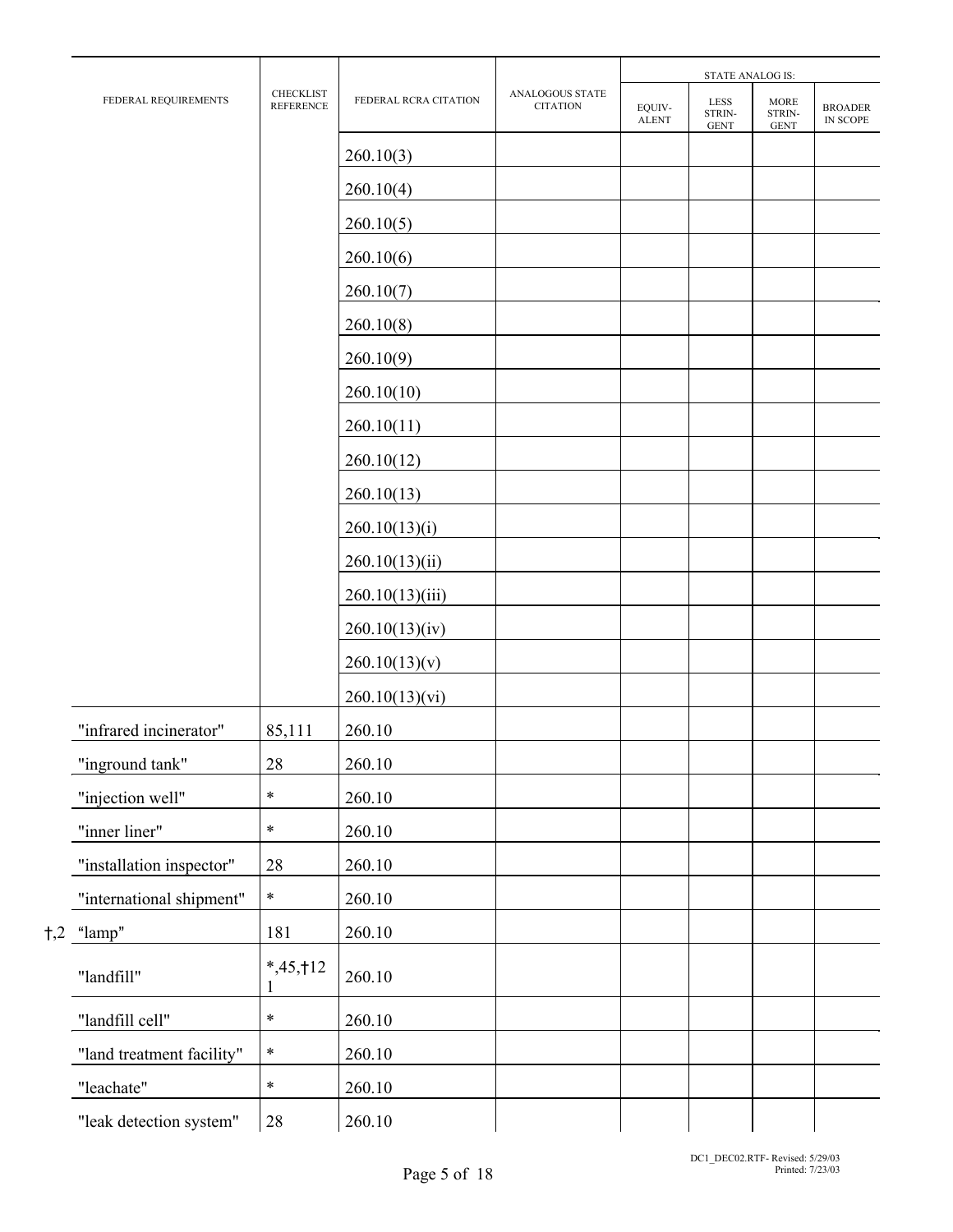|                                                                   |                               |                       |                                           | <b>STATE ANALOG IS:</b> |                                      |                                      |                            |
|-------------------------------------------------------------------|-------------------------------|-----------------------|-------------------------------------------|-------------------------|--------------------------------------|--------------------------------------|----------------------------|
| FEDERAL REQUIREMENTS                                              | CHECKLIST<br><b>REFERENCE</b> | FEDERAL RCRA CITATION | <b>ANALOGOUS STATE</b><br><b>CITATION</b> | EQUIV-<br><b>ALENT</b>  | <b>LESS</b><br>STRIN-<br><b>GENT</b> | <b>MORE</b><br>STRIN-<br><b>GENT</b> | <b>BROADER</b><br>IN SCOPE |
| "liner"                                                           | $\ast$                        | 260.10                |                                           |                         |                                      |                                      |                            |
| "management" or<br>"hazardous waste<br>management"                | $\ast$                        | 260.10                |                                           |                         |                                      |                                      |                            |
| "manifest"                                                        | $*, 5$                        | 260.10                |                                           |                         |                                      |                                      |                            |
| "manifest document<br>number"                                     | $*, 5$                        | 260.10                |                                           |                         |                                      |                                      |                            |
| "military munitions"                                              | 156                           | 260.10                |                                           |                         |                                      |                                      |                            |
| "mining overburden<br>returned to the mine site"                  | $\ast$                        | 260.10                |                                           |                         |                                      |                                      |                            |
| "miscellaneous unit"                                              | 45,109,†<br>121, † 175        | 260.10                |                                           |                         |                                      |                                      |                            |
| "movement"                                                        | $\ast$                        | 260.10                |                                           |                         |                                      |                                      |                            |
| "new hazardous waste<br>management facility" or<br>"new facility" | $\ast$                        | 260.10                |                                           |                         |                                      |                                      |                            |
| "new tank system" or<br>"new tank component"                      | 28                            | 260.10                |                                           |                         |                                      |                                      |                            |
| "on ground tank"                                                  | 28                            | 260.10                |                                           |                         |                                      |                                      |                            |
| "on-site"                                                         | $\ast$                        | 260.10                |                                           |                         |                                      |                                      |                            |
|                                                                   |                               | 260.10                |                                           |                         |                                      |                                      |                            |
|                                                                   | $\ast$                        | 260.10(1)             |                                           |                         |                                      |                                      |                            |
| "open burning"                                                    |                               | 260.10(2)             |                                           |                         |                                      |                                      |                            |
|                                                                   |                               | 260.10(3)             |                                           |                         |                                      |                                      |                            |
| "operator"                                                        | $\ast$                        | 260.10                |                                           |                         |                                      |                                      |                            |
| "owner"                                                           | $\ast$                        | 260.10                |                                           |                         |                                      |                                      |                            |
| "partial closure"                                                 | $*, 24$                       | 260.10                |                                           |                         |                                      |                                      |                            |
| "person"                                                          | $\ast$                        | 260.10                |                                           |                         |                                      |                                      |                            |
| "personnel" or "facility<br>personnel"                            | $\ast$                        | 260.10                |                                           |                         |                                      |                                      |                            |
| "pesticide"                                                       | 142 C                         | 260.10                |                                           |                         |                                      |                                      |                            |
|                                                                   |                               | 260.10(1)             |                                           |                         |                                      |                                      |                            |
|                                                                   |                               | 260.10(2)             |                                           |                         |                                      |                                      |                            |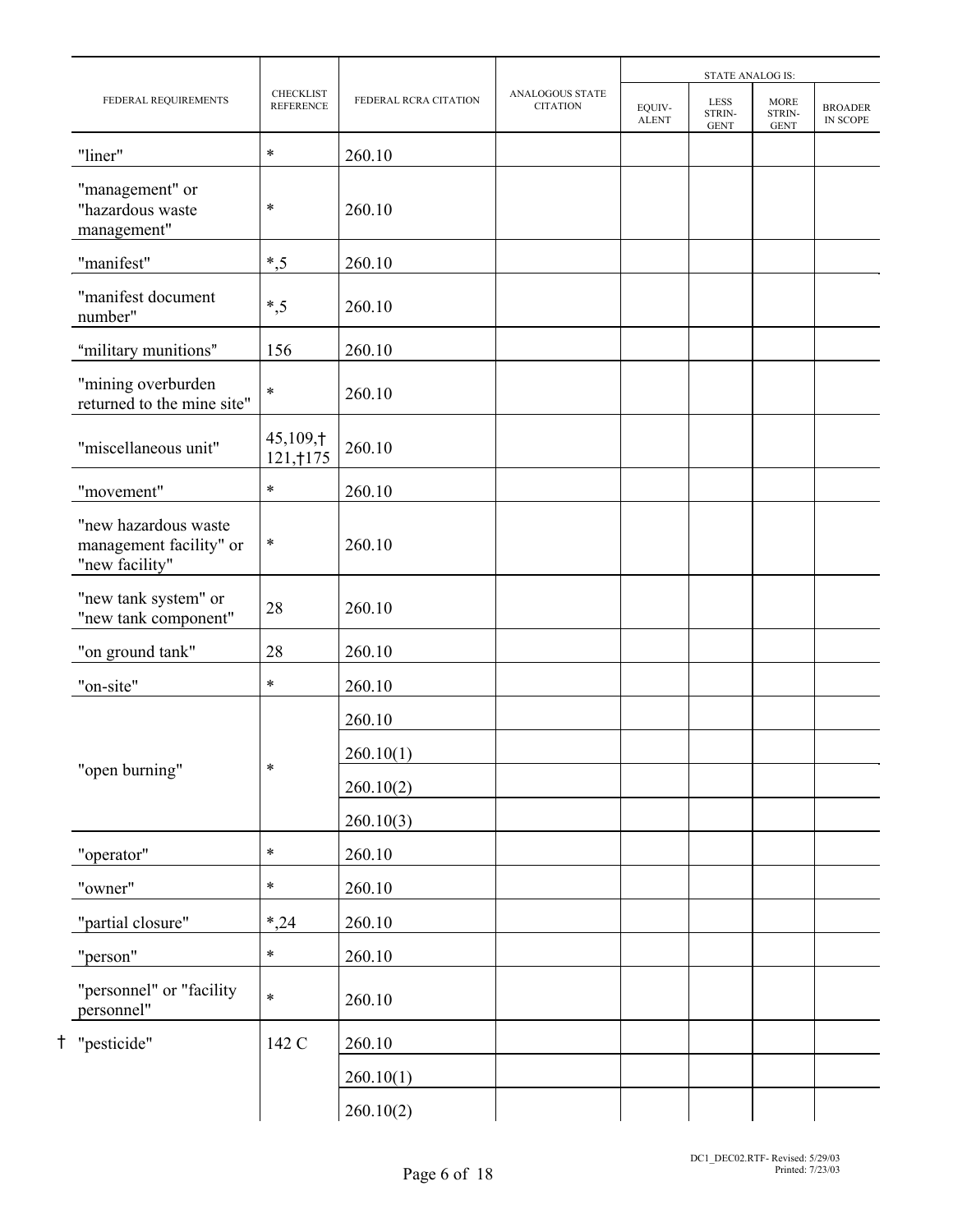|    |                                                  |                                      |                       |                                           | <b>STATE ANALOG IS:</b> |                                      |                                      |                            |
|----|--------------------------------------------------|--------------------------------------|-----------------------|-------------------------------------------|-------------------------|--------------------------------------|--------------------------------------|----------------------------|
|    | FEDERAL REQUIREMENTS                             | <b>CHECKLIST</b><br><b>REFERENCE</b> | FEDERAL RCRA CITATION | <b>ANALOGOUS STATE</b><br><b>CITATION</b> | EQUIV-<br><b>ALENT</b>  | <b>LESS</b><br>STRIN-<br><b>GENT</b> | <b>MORE</b><br>STRIN-<br><b>GENT</b> | <b>BROADER</b><br>IN SCOPE |
|    |                                                  |                                      | 260.10(3)             |                                           |                         |                                      |                                      |                            |
|    | "pile"                                           | $*,109$                              | 260.10                |                                           |                         |                                      |                                      |                            |
|    | "plasma arc incinerator"                         | 85,111                               | 260.10                |                                           |                         |                                      |                                      |                            |
|    | "point source"                                   | $\ast$                               | 260.10                |                                           |                         |                                      |                                      |                            |
|    | "publicly owned<br>treatment works" or<br>"POTW" | $\ast$                               | 260.10                |                                           |                         |                                      |                                      |                            |
|    | "qualified ground-water<br>scientist"            | 99                                   | 260.10                |                                           |                         |                                      |                                      |                            |
|    | "Regional Administrator"                         | $\ast$                               | 260.10                |                                           |                         |                                      |                                      |                            |
|    | "remediation waste"                              | 1121,117<br>5, 196                   | 260.10                |                                           |                         |                                      |                                      |                            |
| Ť. | "remediation waste<br>management site"           | 175                                  | 260.10                |                                           |                         |                                      |                                      |                            |
|    | "replacement unit"                               | 100                                  | 260.10                |                                           |                         |                                      |                                      |                            |
|    | "representative sample"                          | $\ast$                               | 260.10                |                                           |                         |                                      |                                      |                            |
|    | "run-off"                                        | $\ast$                               | 260.10                |                                           |                         |                                      |                                      |                            |
|    | "run-on"                                         | $\ast$                               | 260.10                |                                           |                         |                                      |                                      |                            |
|    | "saturated zone" or "zone<br>of saturation"      | $\ast$                               | 260.10                |                                           |                         |                                      |                                      |                            |
|    | "sludge"                                         | $\ast$                               | 260.10                |                                           |                         |                                      |                                      |                            |
|    | "sludge dryer"                                   | 85                                   | 260.10                |                                           |                         |                                      |                                      |                            |
|    | "Small Quantity<br>Generator"                    | 23                                   | 260.10                |                                           |                         |                                      |                                      |                            |
|    | "solid waste"                                    | $\ast$                               | 260.10                |                                           |                         |                                      |                                      |                            |
|    | "sorbent"                                        | 118                                  | 260.10                |                                           |                         |                                      |                                      |                            |
|    | "staging pile"                                   | 175                                  | 260.10                |                                           |                         |                                      |                                      |                            |
|    | "State"                                          | $\ast$                               | 260.10                |                                           |                         |                                      |                                      |                            |
|    | "storage"                                        | $\ast$                               | 260.10                |                                           |                         |                                      |                                      |                            |
|    | "sump"                                           | 28,100                               | 260.10                |                                           |                         |                                      |                                      |                            |
|    | "surface impoundment"<br>or "impoundment"        | $\ast$                               | 260.10                |                                           |                         |                                      |                                      |                            |
|    |                                                  |                                      |                       |                                           |                         |                                      |                                      |                            |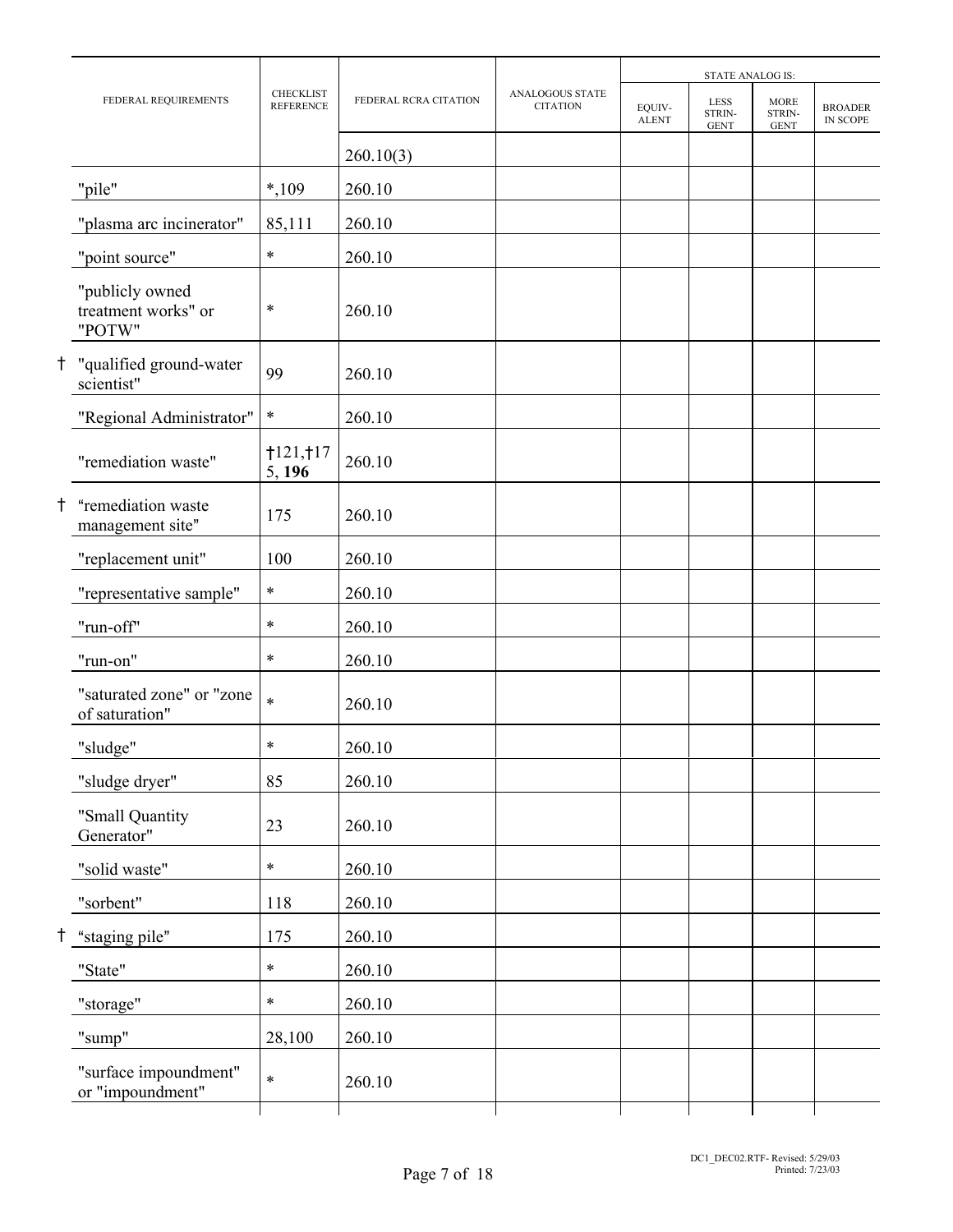|            |                                          |                                      |                       | <b>STATE ANALOG IS:</b>            |                        |                                      |                                      |                            |  |
|------------|------------------------------------------|--------------------------------------|-----------------------|------------------------------------|------------------------|--------------------------------------|--------------------------------------|----------------------------|--|
|            | FEDERAL REQUIREMENTS                     | <b>CHECKLIST</b><br><b>REFERENCE</b> | FEDERAL RCRA CITATION | ANALOGOUS STATE<br><b>CITATION</b> | EQUIV-<br><b>ALENT</b> | <b>LESS</b><br>STRIN-<br><b>GENT</b> | <b>MORE</b><br>STRIN-<br><b>GENT</b> | <b>BROADER</b><br>IN SCOPE |  |
|            | "tank"                                   | $\ast$                               | 260.10                |                                    |                        |                                      |                                      |                            |  |
|            | "tank system"                            | 28                                   | 260.10                |                                    |                        |                                      |                                      |                            |  |
|            | "TEQ"                                    | 182                                  | 260.10                |                                    |                        |                                      |                                      |                            |  |
|            | "thermal treatment"                      | $\ast$                               | 260.10                |                                    |                        |                                      |                                      |                            |  |
| $\ddagger$ | "thermostat"                             | 142 D                                | 260.10                |                                    |                        |                                      |                                      |                            |  |
|            | "totally enclosed<br>treatment facility" | $\ast$                               | 260.10                |                                    |                        |                                      |                                      |                            |  |
|            | "transfer facility"                      | *                                    | 260.10                |                                    |                        |                                      |                                      |                            |  |
|            | "transport vehicle"                      | $\ast$                               | 260.10                |                                    |                        |                                      |                                      |                            |  |
|            | "transportation"                         | $\ast$                               | 260.10                |                                    |                        |                                      |                                      |                            |  |
|            | "transporter"                            | $\ast$                               | 260.10                |                                    |                        |                                      |                                      |                            |  |
| t          |                                          |                                      | 260.10                |                                    |                        |                                      |                                      |                            |  |
|            |                                          |                                      | 260.10(1)             |                                    |                        |                                      |                                      |                            |  |
|            | "treatability study"<br>49               |                                      | 260.10(2)             |                                    |                        |                                      |                                      |                            |  |
|            |                                          | 260.10(3)                            |                       |                                    |                        |                                      |                                      |                            |  |
|            |                                          |                                      | 260.10(4)             |                                    |                        |                                      |                                      |                            |  |
|            |                                          |                                      | 260.10(5)             |                                    |                        |                                      |                                      |                            |  |
|            | "treatment"                              | $\ast$                               | 260.10                |                                    |                        |                                      |                                      |                            |  |
|            | "treatment zone"                         | $\ast$                               | 260.10                |                                    |                        |                                      |                                      |                            |  |
|            | "underground injection"                  | $\ast$                               | 260.10                |                                    |                        |                                      |                                      |                            |  |
|            | "underground tank"                       | $28\,$                               | 260.10                |                                    |                        |                                      |                                      |                            |  |
|            | "unfit-for-use tank<br>system"           | 28                                   | 260.10                |                                    |                        |                                      |                                      |                            |  |
| 2,3        |                                          | †142 A,<br>†181                      | 260.10                |                                    |                        |                                      |                                      |                            |  |
|            |                                          | 142 B,<br>†181                       | 260.10(1)             |                                    |                        |                                      |                                      |                            |  |
|            | "universal waste"                        | $+142 C,$<br>†181                    | 260.10(2)             |                                    |                        |                                      |                                      |                            |  |
|            |                                          | †142 D,<br>†181                      | 260.10(3)             |                                    |                        |                                      |                                      |                            |  |
|            |                                          | 1181                                 | 260.10(4)             |                                    |                        |                                      |                                      |                            |  |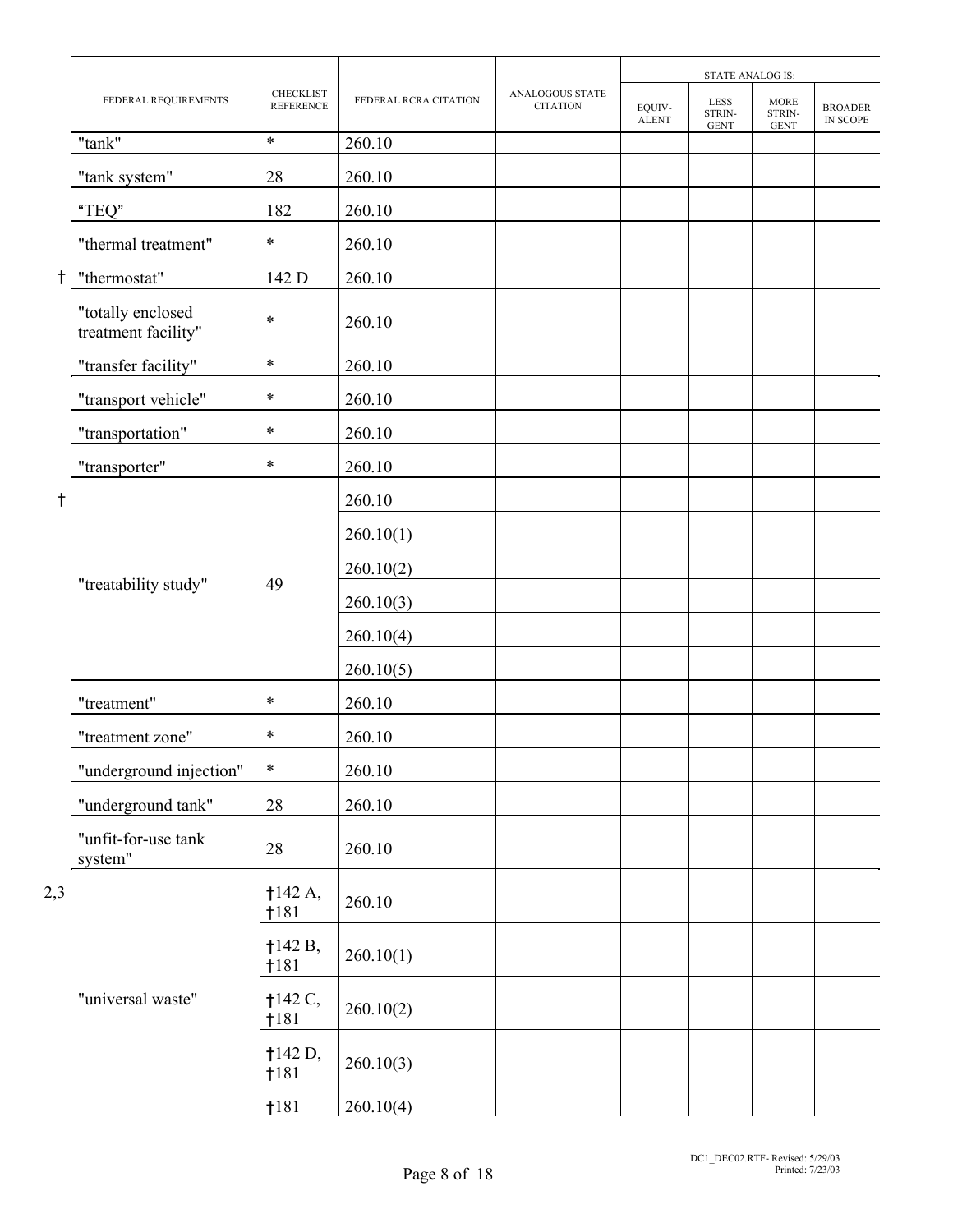|            |                                             |                                      |                       |                                    |                        | <b>STATE ANALOG IS:</b>              |                                      |                            |
|------------|---------------------------------------------|--------------------------------------|-----------------------|------------------------------------|------------------------|--------------------------------------|--------------------------------------|----------------------------|
|            | FEDERAL REQUIREMENTS                        | <b>CHECKLIST</b><br><b>REFERENCE</b> | FEDERAL RCRA CITATION | ANALOGOUS STATE<br><b>CITATION</b> | EQUIV-<br><b>ALENT</b> | <b>LESS</b><br>STRIN-<br><b>GENT</b> | <b>MORE</b><br>STRIN-<br><b>GENT</b> | <b>BROADER</b><br>IN SCOPE |
| $^\dagger$ |                                             |                                      | 260.10                |                                    |                        |                                      |                                      |                            |
|            |                                             |                                      | 260.10(1)             |                                    |                        |                                      |                                      |                            |
|            |                                             |                                      | 260.10(1)(i)          |                                    |                        |                                      |                                      |                            |
|            | "universal waste handler"                   | 142 A                                | 260.10(1)(ii)         |                                    |                        |                                      |                                      |                            |
|            |                                             |                                      | 260.10(2)             |                                    |                        |                                      |                                      |                            |
|            |                                             |                                      | 260.10(2)(i)          |                                    |                        |                                      |                                      |                            |
|            |                                             |                                      | 260.10(2)(ii)         |                                    |                        |                                      |                                      |                            |
| t          | "universal waste<br>transporter"            | 142 A                                | 260.10                |                                    |                        |                                      |                                      |                            |
|            | "unsaturated zone" or<br>"zone of aeration" | $\ast$                               | 260.10                |                                    |                        |                                      |                                      |                            |
|            | "United States"                             | $\ast$                               | 260.10                |                                    |                        |                                      |                                      |                            |
|            | "uppermost aquifer"                         | $\ast$                               | 260.10                |                                    |                        |                                      |                                      |                            |
|            | "used oil"                                  | 112                                  | 260.10                |                                    |                        |                                      |                                      |                            |
|            | "vessel"                                    | $\ast$                               | 260.10                |                                    |                        |                                      |                                      |                            |
|            |                                             |                                      | 260.10                |                                    |                        |                                      |                                      |                            |
|            | "wastewater treatment                       |                                      | 260.10(1)             |                                    |                        |                                      |                                      |                            |
|            | unit"                                       | $*, 52$                              | 260.10(2)             |                                    |                        |                                      |                                      |                            |
|            |                                             |                                      | 260.10(3)             |                                    |                        |                                      |                                      |                            |
|            | "water (bulk shipment)"                     | $\ast$                               | 260.10                |                                    |                        |                                      |                                      |                            |
|            | "well"                                      | $\ast$                               | 260.10                |                                    |                        |                                      |                                      |                            |
|            | "well injection"                            | $\ast$                               | 260.10                |                                    |                        |                                      |                                      |                            |
|            | "zone of engineering<br>control"            | $28\,$                               | 260.10                |                                    |                        |                                      |                                      |                            |

# 4 REFERENCES

| "Parts 260 through 270"                                                                     | *.39    | 260.11(a)    |  |  |  |
|---------------------------------------------------------------------------------------------|---------|--------------|--|--|--|
| "ASTM Standard Test<br>Methods for Flash Point<br>of Liquids by Setaflash<br>Closed Tester" | $*158$  | 260.11(a)(1) |  |  |  |
| "ASTM Standard Test<br>Methods for Flash Point                                              | $*,158$ | 260.11(a)(2) |  |  |  |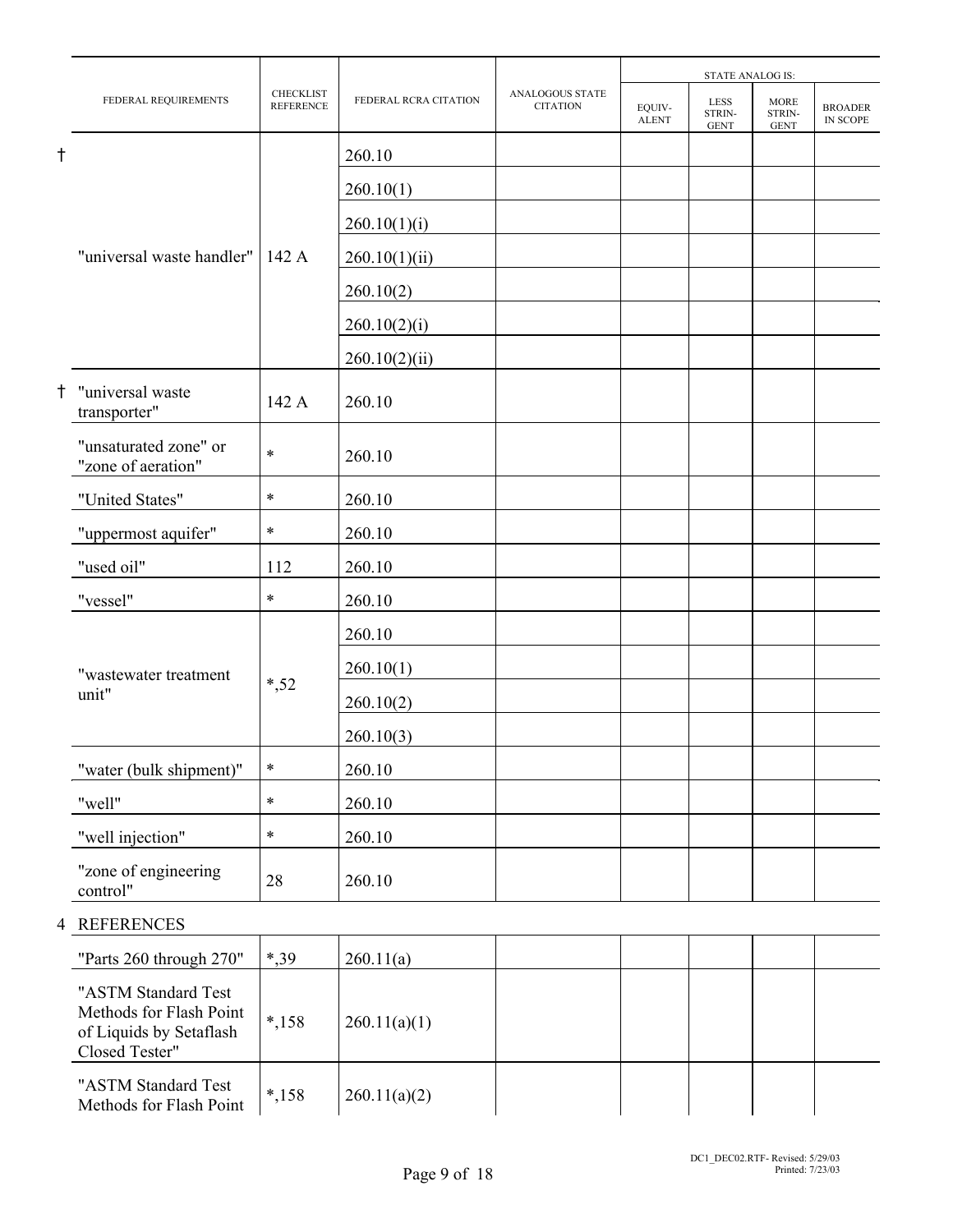|                                                                                                                                              |                                      |                                                              |                                    |                        | <b>STATE ANALOG IS:</b>              |                                      |                                   |
|----------------------------------------------------------------------------------------------------------------------------------------------|--------------------------------------|--------------------------------------------------------------|------------------------------------|------------------------|--------------------------------------|--------------------------------------|-----------------------------------|
| FEDERAL REQUIREMENTS                                                                                                                         | <b>CHECKLIST</b><br><b>REFERENCE</b> | FEDERAL RCRA CITATION                                        | ANALOGOUS STATE<br><b>CITATION</b> | EQUIV-<br><b>ALENT</b> | <b>LESS</b><br>STRIN-<br><b>GENT</b> | <b>MORE</b><br>STRIN-<br><b>GENT</b> | <b>BROADER</b><br><b>IN SCOPE</b> |
| by Pensky-Martens<br>Closed Tester"                                                                                                          |                                      |                                                              |                                    |                        |                                      |                                      |                                   |
| "ASTM Standard<br>Method for Analysis of<br>Reformed Gas by Gas<br>Chromatography"                                                           | 79,158                               | 260.11(a)(3)                                                 |                                    |                        |                                      |                                      |                                   |
| "ASTM Standard Test<br>Method for Heat of<br>Combustion of<br>Hydrocarbon Fuels by<br><b>Bomb Calorimeter</b><br>(High-Precision<br>Method)" | 79,158                               | 260.11(a)(4)                                                 |                                    |                        |                                      |                                      |                                   |
| "ASTM Standard<br>Practices for General<br>Techniques of<br>Ultraviolet-Visible<br>Quantitative Analysis"                                    | 79,158                               | 260.11(a)(5)                                                 |                                    |                        |                                      |                                      |                                   |
| "ASTM Standard<br>Practices for General<br>Techniques of Infrared<br>Quantitative Analysis"                                                  | 79,158                               | 260.11(a)(6)                                                 |                                    |                        |                                      |                                      |                                   |
| "ASTM Standard<br>Practice for Packed<br>Column Gas<br>Chromatography"                                                                       | 79,158                               | 260.11(a)(7)                                                 |                                    |                        |                                      |                                      |                                   |
| "ASTM Standard Test<br>Method for Aromatics in<br>Light Naphthas and<br>Aviation Gasolines by<br>Gas Chromatography"                         | 79,158                               | 260.11(a)(8)                                                 |                                    |                        |                                      |                                      |                                   |
| removed                                                                                                                                      | 79,158                               | 260.11(a)<br>[no designation,<br>duplicate entry<br>removed] |                                    |                        |                                      |                                      |                                   |
| "APTI Course 415:<br>Control of Gaseous<br>Emissions"                                                                                        | 79,158                               | 260.11(a)(9)                                                 |                                    |                        |                                      |                                      |                                   |
| "Flammable and<br>Combustible Liquids<br>Code"                                                                                               | $*,158$                              | 260.11(a)(10)                                                |                                    |                        |                                      |                                      |                                   |
| "Test Methods for<br>Evaluating Solid Waste,                                                                                                 | $*, 11, 35,$<br>67,126,              | 260.11(a)(11)                                                |                                    |                        |                                      |                                      |                                   |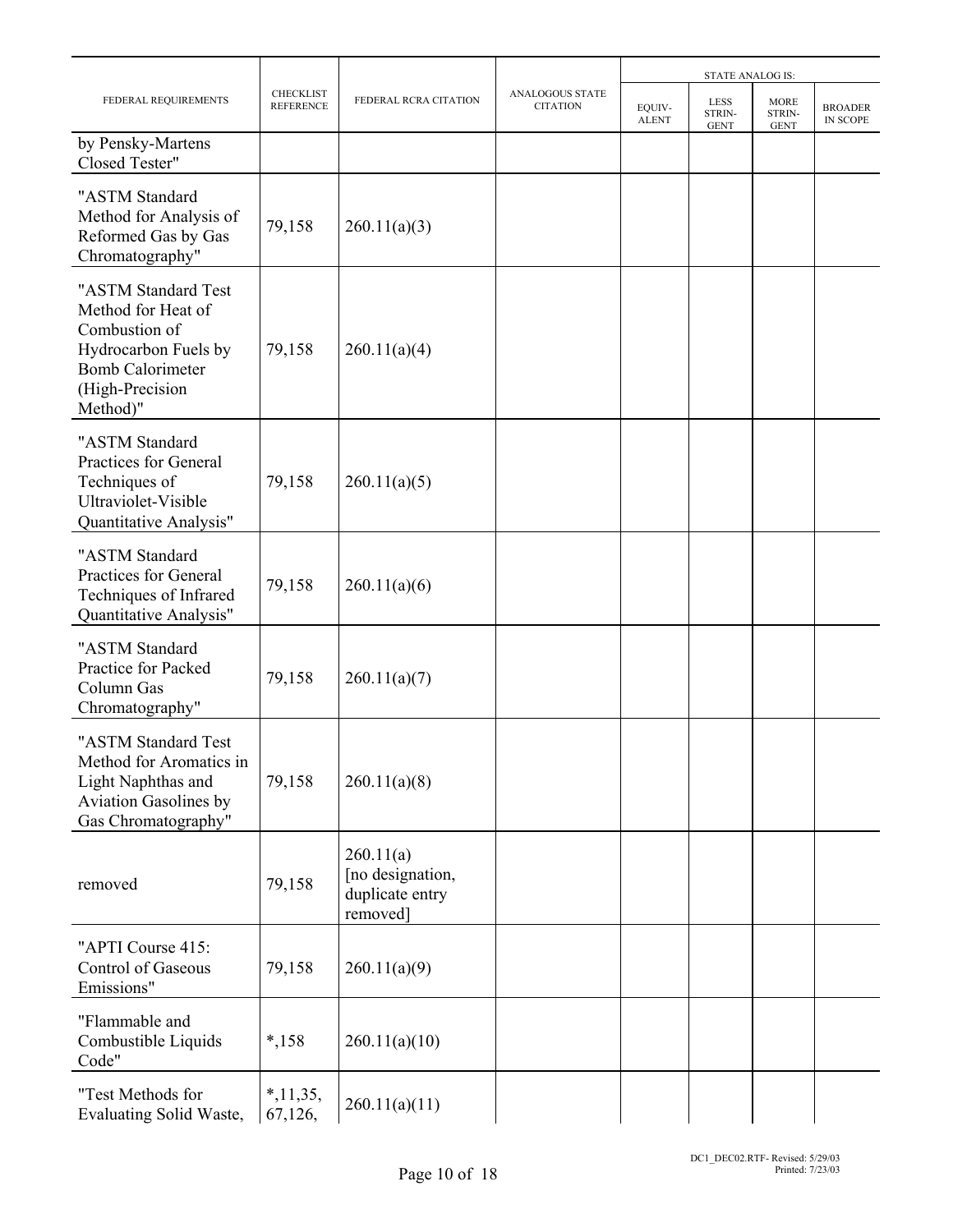|                                                                                                                                                                                                                               |                                         |                                                                         |                                    |                        | <b>STATE ANALOG IS:</b>              |                                      |                                   |
|-------------------------------------------------------------------------------------------------------------------------------------------------------------------------------------------------------------------------------|-----------------------------------------|-------------------------------------------------------------------------|------------------------------------|------------------------|--------------------------------------|--------------------------------------|-----------------------------------|
| FEDERAL REQUIREMENTS                                                                                                                                                                                                          | <b>CHECKLIST</b><br><b>REFERENCE</b>    | FEDERAL RCRA CITATION                                                   | ANALOGOUS STATE<br><b>CITATION</b> | EQUIV-<br><b>ALENT</b> | <b>LESS</b><br>STRIN-<br><b>GENT</b> | <b>MORE</b><br>STRIN-<br><b>GENT</b> | <b>BROADER</b><br><b>IN SCOPE</b> |
| Physical/Chemical<br>Methods," Third Edition                                                                                                                                                                                  | 128,132,<br>139,141,<br>158,180,<br>193 |                                                                         |                                    |                        |                                      |                                      |                                   |
| "Screening Procedures<br>for Estimating the Air<br>Quality Impact of<br>Stationary Sources,<br>Revised"                                                                                                                       | 85,125,<br>158                          | 260.11(a)(12)                                                           |                                    |                        |                                      |                                      |                                   |
| "ASTM Standard Test<br>Methods for Preparing<br>Refuse-Derived Fuel<br>(RDF) Samples for<br>Analyses of Metals,"<br><b>ASTM Standard E926-</b><br>88, Test Method C-<br>Bomb, Acid Digestion<br>Method                        | 126,158                                 | 260.11(a)(13)                                                           |                                    |                        |                                      |                                      |                                   |
| "API Publication 2517,<br>Third Edition, February<br>1989, "Evaporative Loss<br>from External Floating<br>Roof Tanks""                                                                                                        | 154,158                                 | 260.11(a)(14)                                                           |                                    |                        |                                      |                                      |                                   |
| "ASTM Standard Test<br>Method for Vapor<br>Pressure--Temperature<br>Relationship and Initial<br>Decomposition<br>Temperature of Liquids<br>by Isoteniscope"                                                                   | 154,158                                 | 260.11(a)(15)                                                           |                                    |                        |                                      |                                      |                                   |
| "Method 1664, Revision<br>A, n-Hexane Extractable<br>Material (HEM; Oil and<br>Grease) and Silica Gel<br>Treated n-Hexane<br><b>Extractable Material</b><br>(SGT-HEM; Non-polar<br>Material) by Extraction<br>and Gravimetry" | 180                                     | 260.11(a) (16)                                                          |                                    |                        |                                      |                                      |                                   |
| removed                                                                                                                                                                                                                       | 73,126                                  | $260.11(a)$ [no<br>designation, was "47<br>analytical test<br>methods"] |                                    |                        |                                      |                                      |                                   |
| references available at<br>Office of the Federal                                                                                                                                                                              | $*, 154$                                | 260.11(b)                                                               |                                    |                        |                                      |                                      |                                   |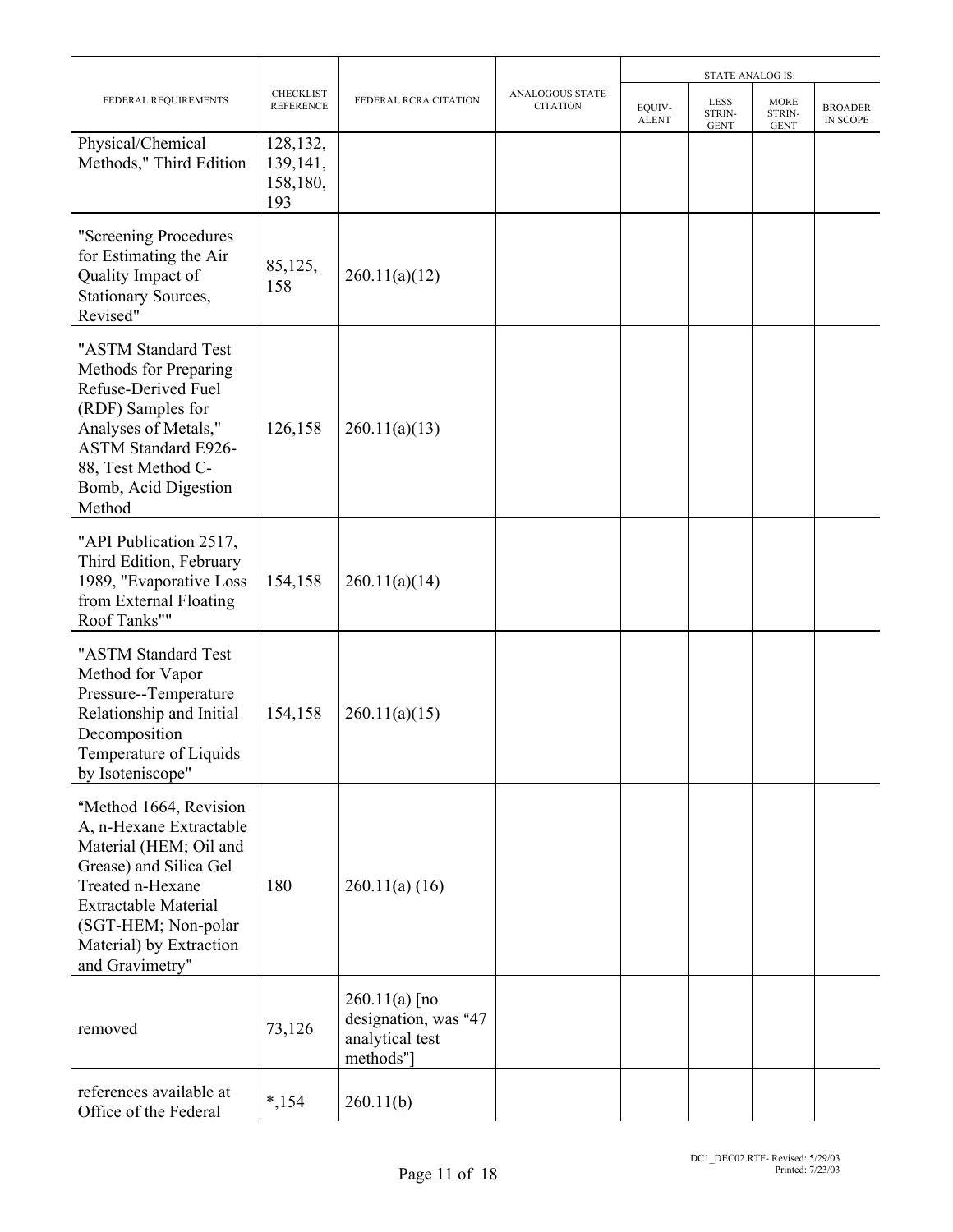|                                                                 |                               |                       |                                           | STATE ANALOG IS:       |                                      |                                      |                            |  |
|-----------------------------------------------------------------|-------------------------------|-----------------------|-------------------------------------------|------------------------|--------------------------------------|--------------------------------------|----------------------------|--|
| FEDERAL REQUIREMENTS                                            | <b>CHECKLIST</b><br>REFERENCE | FEDERAL RCRA CITATION | <b>ANALOGOUS STATE</b><br><b>CITATION</b> | EQUIV-<br><b>ALENT</b> | <b>LESS</b><br>STRIN-<br><b>GENT</b> | <b>MORE</b><br>STRIN-<br><b>GENT</b> | <b>BROADER</b><br>IN SCOPE |  |
| Register; approved by<br>director; incorporation<br>and changes |                               |                       |                                           |                        |                                      |                                      |                            |  |

# SUBPART C - RULEMAKING PETITIONS

# H GENERAL

| petition to modify or<br>revoke any provision in<br>Parts 260-266, 268 and<br>273; purpose of 260.21<br>and 260.22 | $*$ , †34, 11<br>1,<br>†142E | 260.20(a)    |  |  |  |
|--------------------------------------------------------------------------------------------------------------------|------------------------------|--------------|--|--|--|
|                                                                                                                    |                              | 260.20(b)    |  |  |  |
|                                                                                                                    |                              | 260.20(b)(1) |  |  |  |
| submission by certified<br>mail and what each                                                                      | $\ast$                       | 260.20(b)(2) |  |  |  |
| petition must contain                                                                                              |                              | 260.20(b)(3) |  |  |  |
|                                                                                                                    |                              | 260.20(b)(4) |  |  |  |
| Administrator makes<br>tentative decision to<br>grant or deny; notice of<br>decision                               | $\ast$                       | 260.20(c)    |  |  |  |
| informal public hearing                                                                                            | $\ast$                       | 260.20(d)    |  |  |  |
| final decision by<br>Administrator                                                                                 | *                            | 260.20(e)    |  |  |  |

# H PETITIONS FOR EQUIVALENT TESTING OR ANALYTICAL METHODS

| petitions for a regulatory<br>amendment to add<br>testing or analytical<br>methods; what must be<br>demonstrated to the<br>Administrator | $\ast$ | 260.21(a)    |  |  |  |
|------------------------------------------------------------------------------------------------------------------------------------------|--------|--------------|--|--|--|
|                                                                                                                                          |        | 260.21(b)    |  |  |  |
|                                                                                                                                          |        | 260.21(b)(1) |  |  |  |
| what the petition must                                                                                                                   |        | 260.21(b)(2) |  |  |  |
| include                                                                                                                                  | $\ast$ | 260.21(b)(3) |  |  |  |
|                                                                                                                                          |        | 260.21(b)(4) |  |  |  |
|                                                                                                                                          |        | 260.21(b)(5) |  |  |  |
| additional information                                                                                                                   | $\ast$ | 260.21(c)    |  |  |  |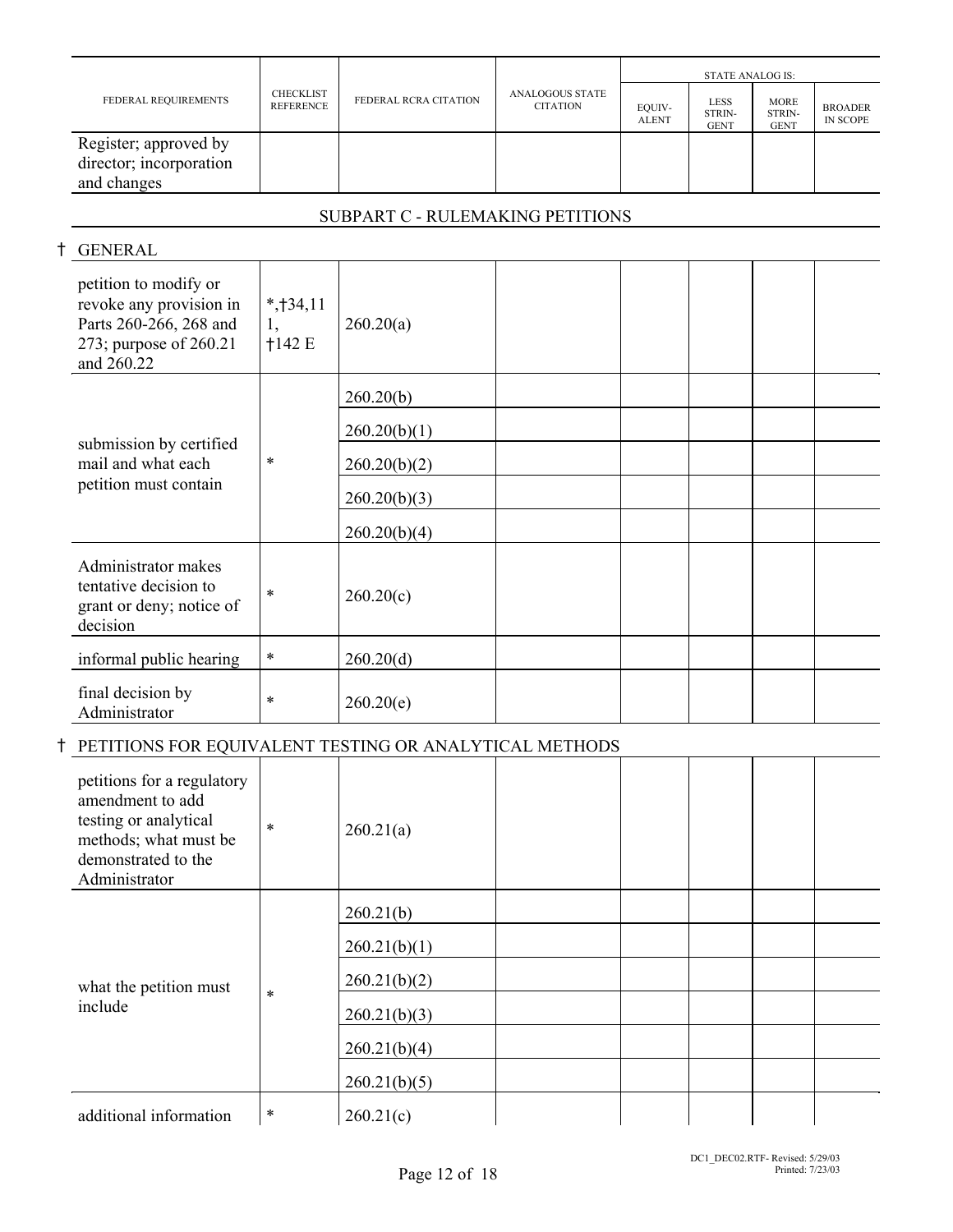|  |                                                                                                                                                                                                                                                   |                                      |                       |                                           |                        | <b>STATE ANALOG IS:</b>       |                                      |                                   |
|--|---------------------------------------------------------------------------------------------------------------------------------------------------------------------------------------------------------------------------------------------------|--------------------------------------|-----------------------|-------------------------------------------|------------------------|-------------------------------|--------------------------------------|-----------------------------------|
|  | FEDERAL REQUIREMENTS                                                                                                                                                                                                                              | <b>CHECKLIST</b><br><b>REFERENCE</b> | FEDERAL RCRA CITATION | <b>ANALOGOUS STATE</b><br><b>CITATION</b> | EQUIV-<br><b>ALENT</b> | LESS<br>STRIN-<br><b>GENT</b> | <b>MORE</b><br>STRIN-<br><b>GENT</b> | <b>BROADER</b><br><b>IN SCOPE</b> |
|  | where an amendment for<br>a new test method will be<br>incorporated                                                                                                                                                                               | $*, 11$                              | 260.21(d)             |                                           |                        |                               |                                      |                                   |
|  | PETITIONS TO AMEND PART 261 TO EXCLUDE A WASTE PRODUCED AT A PARTICULAR FACILITY                                                                                                                                                                  |                                      |                       |                                           |                        |                               |                                      |                                   |
|  | petitions to exclude a                                                                                                                                                                                                                            |                                      | 260.22(a)             |                                           |                        |                               |                                      |                                   |
|  | waste at a particular                                                                                                                                                                                                                             | *, $\uparrow$ 17 B                   | 260.22(a)(1)          |                                           |                        |                               |                                      |                                   |
|  | generating facility                                                                                                                                                                                                                               |                                      | 260.22(a)(2)          |                                           |                        |                               |                                      |                                   |
|  | procedures for exclusion<br>from $261.3(a)(2)(ii)$ or<br>(c) for a waste described<br>in these sections and<br>listed in or derived from<br>a waste in Subpart D;<br>demonstration the<br>petitioner must make;<br>operation of 261, Subpart<br>C | *, $\uparrow$ 17 B                   | 260.22(b)             |                                           |                        |                               |                                      |                                   |
|  | waste listed with codes<br>"I", "C", "R" or "E" in                                                                                                                                                                                                |                                      | 260.22(c)             |                                           |                        |                               |                                      |                                   |
|  |                                                                                                                                                                                                                                                   | *, $†17B$                            | 260.22(c)(1)          |                                           |                        |                               |                                      |                                   |
|  | Subpart D                                                                                                                                                                                                                                         | 117B                                 | 260.22(c)(2)          |                                           |                        |                               |                                      |                                   |
|  |                                                                                                                                                                                                                                                   | *, $\uparrow$ 17 B                   | 260.22(d)             |                                           |                        |                               |                                      |                                   |
|  |                                                                                                                                                                                                                                                   |                                      | 260.22(d)(1)          |                                           |                        |                               |                                      |                                   |
|  | waste listed with code                                                                                                                                                                                                                            | $*, 17$<br>B,126                     | 260.22(d)(1)(i)       |                                           |                        |                               |                                      |                                   |
|  | "T" in Subpart D                                                                                                                                                                                                                                  | *, $\uparrow$ 17 B                   | 260.22(d)(1)(ii)      |                                           |                        |                               |                                      |                                   |
|  |                                                                                                                                                                                                                                                   | 117B                                 | 260.22(d)(2)          |                                           |                        |                               |                                      |                                   |
|  |                                                                                                                                                                                                                                                   |                                      | 260.22(d)(3)          |                                           |                        |                               |                                      |                                   |
|  |                                                                                                                                                                                                                                                   |                                      | 260.22(d)(4)          |                                           |                        |                               |                                      |                                   |
|  |                                                                                                                                                                                                                                                   |                                      | 260.22(e)             |                                           |                        |                               |                                      |                                   |
|  |                                                                                                                                                                                                                                                   | *, $\uparrow$ 17 B                   | 260.22(e)(1)          |                                           |                        |                               |                                      |                                   |
|  | waste listed with an "H"<br>code in Subpart D                                                                                                                                                                                                     |                                      | 260.22(e)(2)          |                                           |                        |                               |                                      |                                   |
|  |                                                                                                                                                                                                                                                   | 117B                                 | 260.22(e)(3)          |                                           |                        |                               |                                      |                                   |
|  |                                                                                                                                                                                                                                                   |                                      | 260.22(e)(4)          |                                           |                        |                               |                                      |                                   |
|  | reserved for listing<br>radioactive waste                                                                                                                                                                                                         | $\ast$                               | 260.22(f)             |                                           |                        |                               |                                      |                                   |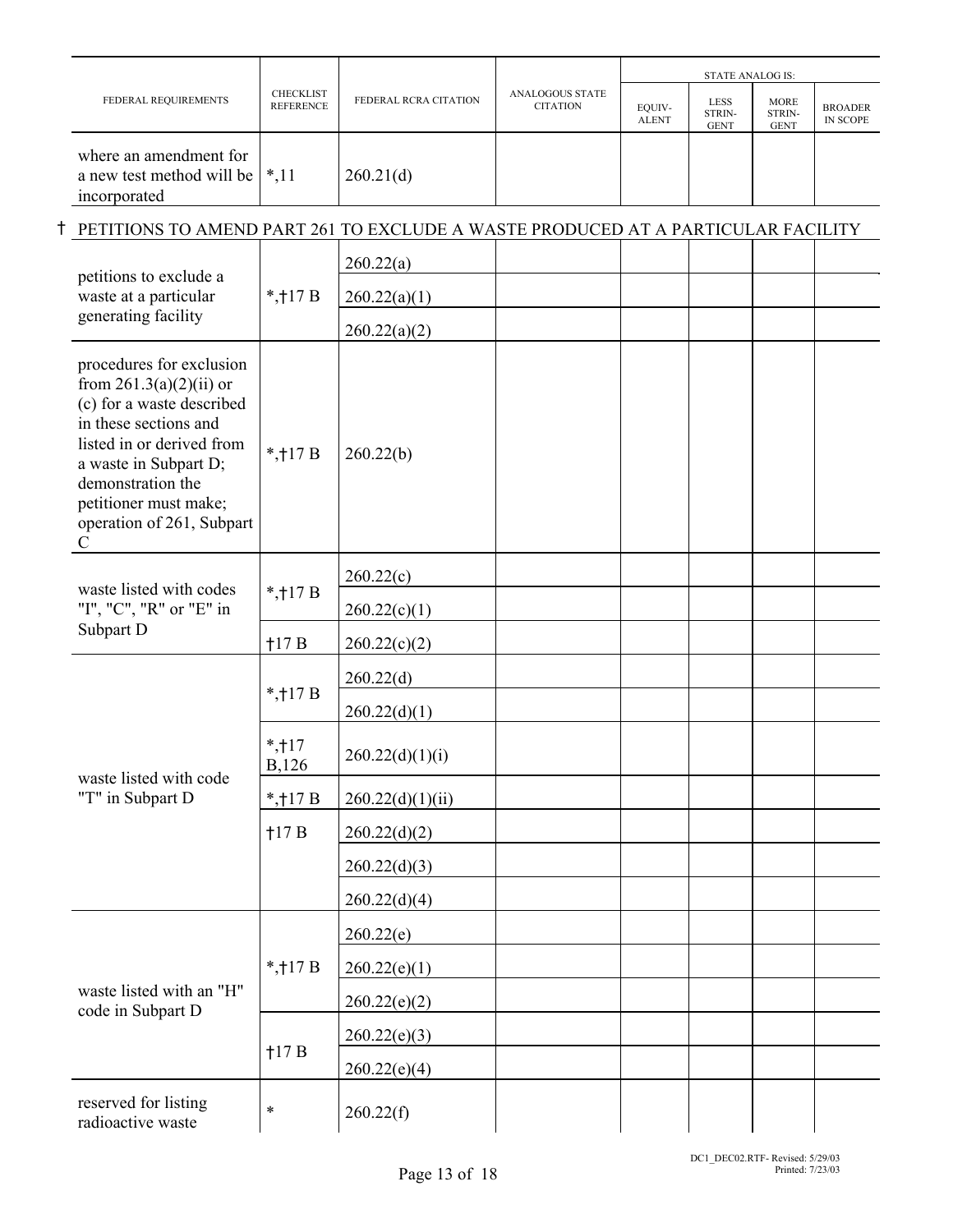|                                                                                                    |                                      |                       |                                           |                        | <b>STATE ANALOG IS:</b>              |                                      |                                   |
|----------------------------------------------------------------------------------------------------|--------------------------------------|-----------------------|-------------------------------------------|------------------------|--------------------------------------|--------------------------------------|-----------------------------------|
| FEDERAL REQUIREMENTS                                                                               | <b>CHECKLIST</b><br><b>REFERENCE</b> | FEDERAL RCRA CITATION | <b>ANALOGOUS STATE</b><br><b>CITATION</b> | EQUIV-<br><b>ALENT</b> | <b>LESS</b><br>STRIN-<br><b>GENT</b> | <b>MORE</b><br>STRIN-<br><b>GENT</b> | <b>BROADER</b><br><b>IN SCOPE</b> |
| reserved for listing<br>infectious waste                                                           | $\ast$                               | 260.22(g)             |                                           |                        |                                      |                                      |                                   |
| demonstration samples                                                                              | $\ast$                               | 260.22(h)             |                                           |                        |                                      |                                      |                                   |
|                                                                                                    |                                      | 260.22(i)             |                                           |                        |                                      |                                      |                                   |
|                                                                                                    |                                      | 260.22(i)(1)          |                                           |                        |                                      |                                      |                                   |
|                                                                                                    |                                      | 260.22(i)(2)          |                                           |                        |                                      |                                      |                                   |
|                                                                                                    |                                      | 260.22(i)(3)          |                                           |                        |                                      |                                      |                                   |
|                                                                                                    |                                      | 260.22(i)(4)          |                                           |                        |                                      |                                      |                                   |
|                                                                                                    |                                      | 260.22(i)(5)          |                                           |                        |                                      |                                      |                                   |
| what each petition must<br>include in addition to                                                  | $\ast$                               | 260.22(i)(6)          |                                           |                        |                                      |                                      |                                   |
| 260.20(b) requirements                                                                             |                                      | 260.22(i)(7)          |                                           |                        |                                      |                                      |                                   |
|                                                                                                    |                                      | 260.22(i)(8)          |                                           |                        |                                      |                                      |                                   |
|                                                                                                    |                                      | 260.22(i)(9)          |                                           |                        |                                      |                                      |                                   |
|                                                                                                    |                                      | 260.22(i)(10)         |                                           |                        |                                      |                                      |                                   |
|                                                                                                    |                                      | 260.22(i)(11)         |                                           |                        |                                      |                                      |                                   |
|                                                                                                    |                                      | 260.22(i)(12)         |                                           |                        |                                      |                                      |                                   |
| additional information                                                                             | $\ast$                               | 260.22(j)             |                                           |                        |                                      |                                      |                                   |
| waste to which exclusion<br>applies                                                                | $\ast$                               | 260.22(k)             |                                           |                        |                                      |                                      |                                   |
| exclusion by<br>Administrator of only<br>part of waste for which<br>demonstration was<br>submitted | $\ast$                               | 260.22(1)             |                                           |                        |                                      |                                      |                                   |
| remove paragraph<br>260.22(m)                                                                      | *, $\uparrow$ 17 B                   | 260.22(m)             |                                           |                        |                                      |                                      |                                   |

# H PETITIONS TO AMEND 40 CFR PART 273 TO INCLUDE ADDITIONAL HAZARDOUS WASTES

| persons seeking to add a<br>hazardous waste or a<br>category to Part 273<br>universal waste<br>provisions may petition<br>under 260.20, 260.23 and<br>Part 273, Subpart G | 142 E | 260.23(a) |  |  |  |
|---------------------------------------------------------------------------------------------------------------------------------------------------------------------------|-------|-----------|--|--|--|
| what the petitioner must                                                                                                                                                  | 142 E | 260.23(b) |  |  |  |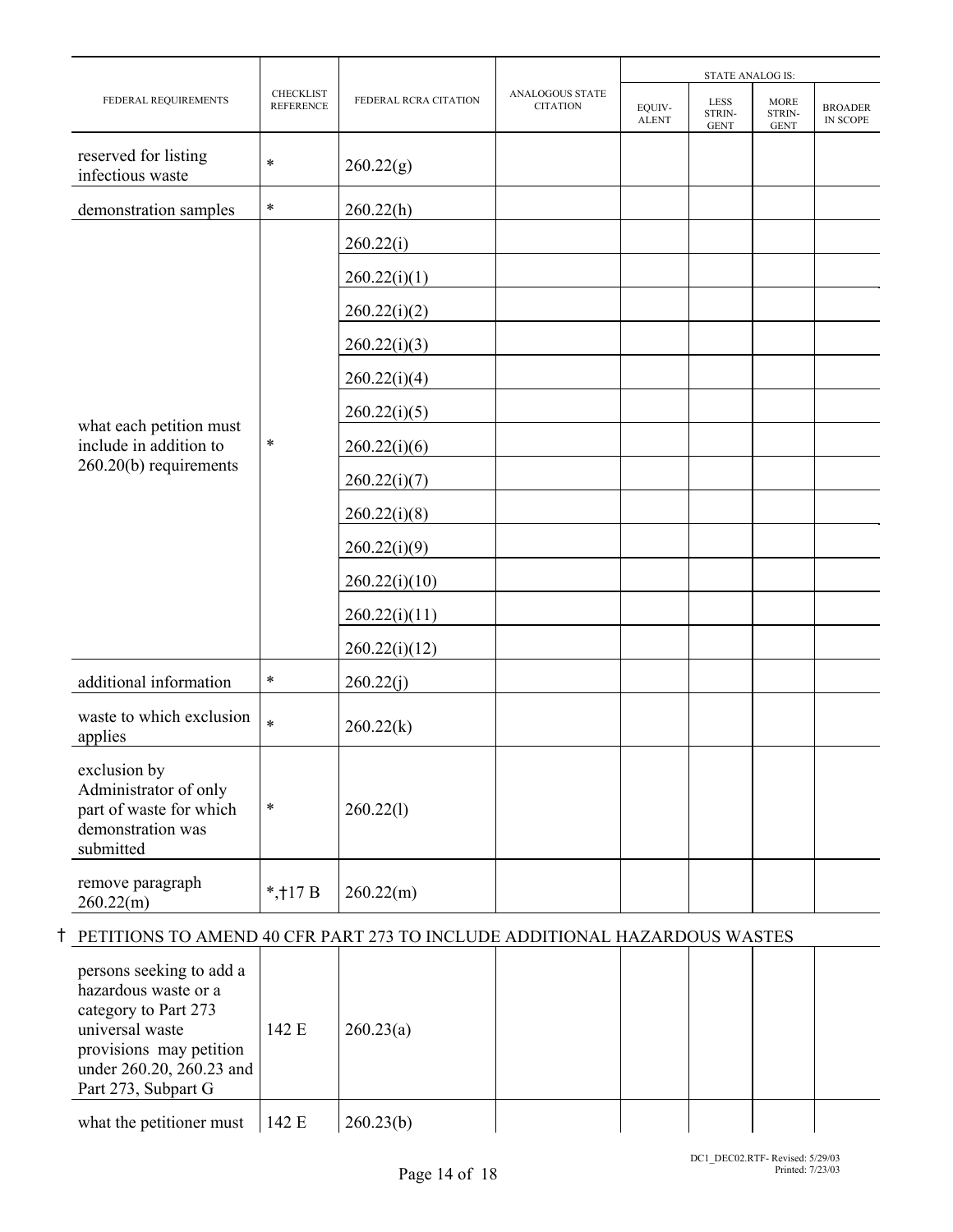|                                                                                                                                  |                                      |                              |                                           |                        | <b>STATE ANALOG IS:</b>              |                                      |                                   |  |
|----------------------------------------------------------------------------------------------------------------------------------|--------------------------------------|------------------------------|-------------------------------------------|------------------------|--------------------------------------|--------------------------------------|-----------------------------------|--|
| FEDERAL REQUIREMENTS                                                                                                             | <b>CHECKLIST</b><br><b>REFERENCE</b> | <b>FEDERAL RCRA CITATION</b> | <b>ANALOGOUS STATE</b><br><b>CITATION</b> | EQUIV-<br><b>ALENT</b> | <b>LESS</b><br>STRIN-<br><b>GENT</b> | <b>MORE</b><br>STRIN-<br><b>GENT</b> | <b>BROADER</b><br><b>IN SCOPE</b> |  |
| demonstrate to be<br>successful; petition must<br>include $260.20(b)$<br>information; petition<br>must address 273.81<br>factors |                                      |                              |                                           |                        |                                      |                                      |                                   |  |
| Administrator will use<br>273.81 factors to<br>evaluate and decide;<br>factors on which the<br>decision will be based            | 142 E                                | 260.23(c)                    |                                           |                        |                                      |                                      |                                   |  |
| Administrator may<br>request additional<br>information                                                                           | 142 E                                | 260.23(d)                    |                                           |                        |                                      |                                      |                                   |  |

## H VARIANCES FROM CLASSIFICATION AS A SOLID WASTE

| materials the<br>Administrator may<br>determine as not solid<br>wastes | 13, 137 | 260.30    |  |  |  |
|------------------------------------------------------------------------|---------|-----------|--|--|--|
| speculative accumulation $ 13$                                         |         | 260.30(a) |  |  |  |
| returned to process                                                    | 13, 137 | 260.30(b) |  |  |  |
| further reclamation                                                    | 13      | 260.30(c) |  |  |  |

## H STANDARDS AND CRITERIA FOR VARIANCES FROM CLASSIFICATION AS A SOLID WASTE

|                                                    | 13, 137 | 260.31(a)    |  |  |  |
|----------------------------------------------------|---------|--------------|--|--|--|
| speculative                                        | 13      | 260.31(a)(1) |  |  |  |
| accumulation; standards                            |         | 260.31(a)(2) |  |  |  |
| and criteria on which<br>Administrator's decisions |         | 260.31(a)(3) |  |  |  |
| will be based                                      |         | 260.31(a)(4) |  |  |  |
|                                                    |         | 260.31(a)(5) |  |  |  |
| returned to process;                               | 13, 137 | 260.31(b)    |  |  |  |
| criteria on which<br>Administrator's               | 13      | 260.31(b)(1) |  |  |  |
| determination will be<br>based                     |         | 260.31(b)(2) |  |  |  |
|                                                    |         | 260.31(b)(3) |  |  |  |
|                                                    |         | 260.31(b)(4) |  |  |  |
|                                                    |         | 260.31(b)(5) |  |  |  |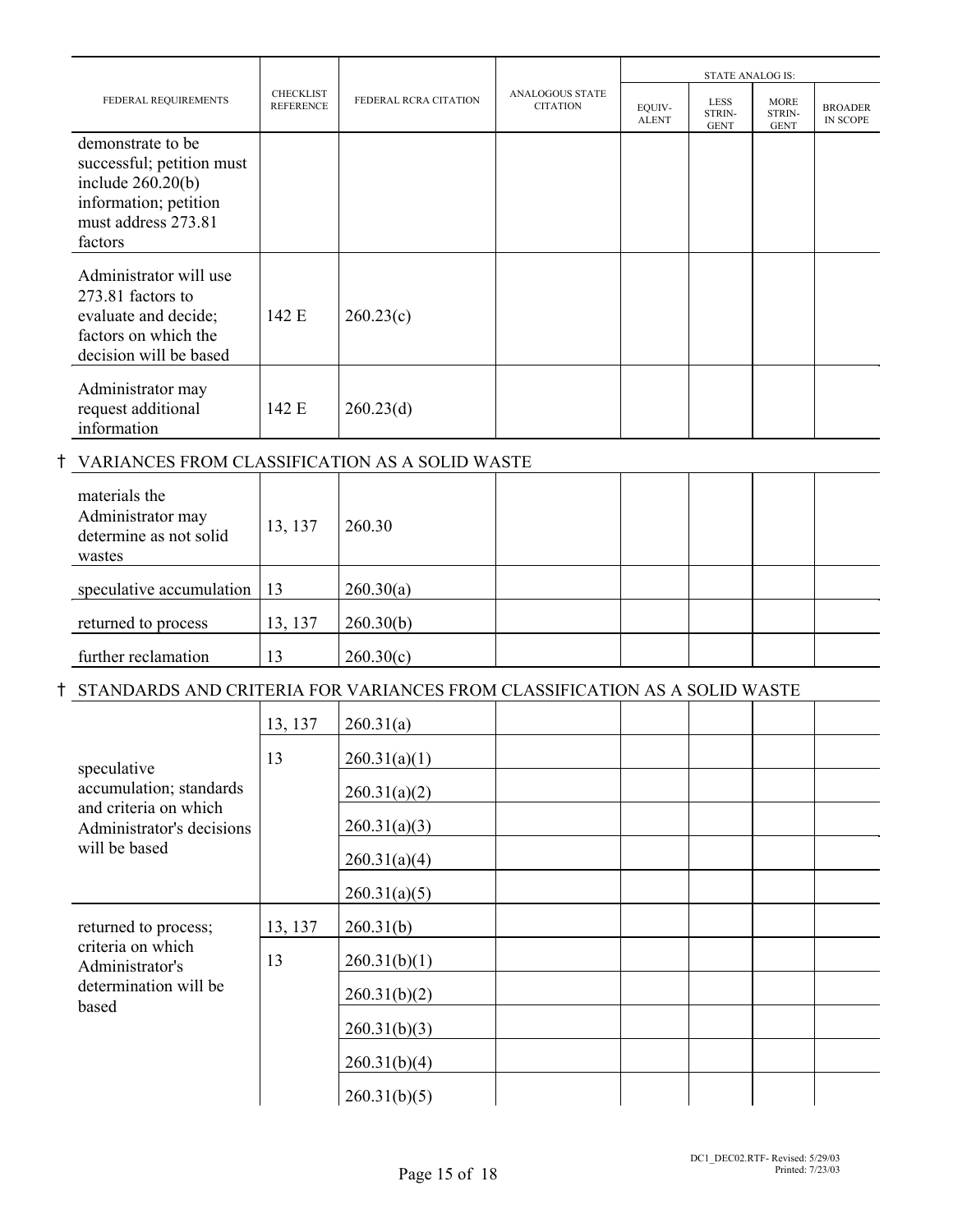|                                                                                |                                                               |                                           |                        |                                      | <b>STATE ANALOG IS:</b>              |                            |  |
|--------------------------------------------------------------------------------|---------------------------------------------------------------|-------------------------------------------|------------------------|--------------------------------------|--------------------------------------|----------------------------|--|
| FEDERAL REQUIREMENTS                                                           | <b>CHECKLIST</b><br>FEDERAL RCRA CITATION<br><b>REFERENCE</b> | <b>ANALOGOUS STATE</b><br><b>CITATION</b> | EQUIV-<br><b>ALENT</b> | <b>LESS</b><br>STRIN-<br><b>GENT</b> | <b>MORE</b><br>STRIN-<br><b>GENT</b> | <b>BROADER</b><br>IN SCOPE |  |
|                                                                                |                                                               | 260.31(b)(6)                              |                        |                                      |                                      |                            |  |
|                                                                                |                                                               | 260.31(b)(7)                              |                        |                                      |                                      |                            |  |
|                                                                                |                                                               | 260.31(b)(8)                              |                        |                                      |                                      |                            |  |
|                                                                                |                                                               | 260.31(c)                                 |                        |                                      |                                      |                            |  |
|                                                                                |                                                               | 260.31(c)(1)                              |                        |                                      |                                      |                            |  |
| further reclamation;                                                           |                                                               | 260.31(c)(2)                              |                        |                                      |                                      |                            |  |
| factors on which<br>Regional Administrator's<br>determination will be<br>based | 13                                                            | 260.31(c)(3)                              |                        |                                      |                                      |                            |  |
|                                                                                |                                                               | 260.31(c)(4)                              |                        |                                      |                                      |                            |  |
|                                                                                |                                                               | 260.31(c)(5)                              |                        |                                      |                                      |                            |  |
|                                                                                |                                                               | 260.31(c)(6)                              |                        |                                      |                                      |                            |  |

## H VARIANCE TO BE CLASSIFIED AS A BOILER

| case-by-case<br>determination; criteria<br>which must be<br>considered | 13, 137 | 260.32    |  |  |  |
|------------------------------------------------------------------------|---------|-----------|--|--|--|
| provisions for recovering<br>and exporting thermal<br>energy           | 13      | 260.32(a) |  |  |  |
| integral design                                                        | 13      | 260.32(b) |  |  |  |
| efficiency of energy<br>recovery                                       | 13      | 260.32(c) |  |  |  |
| exported energy<br>utilization                                         | 13      | 260.32(d) |  |  |  |
| customary use as a<br>"boiler"                                         | 13      | 260.32(e) |  |  |  |
| other factors                                                          | 13      | 260.32(f) |  |  |  |

### H PROCEDURES FOR VARIANCES FROM CLASSIFICATION AS A SOLID WASTE OR TO BE CLASSIFIED AS A BOILER  $\overline{\phantom{a}}$  $\overline{\phantom{a}}$  $\overline{\phantom{a}}$  $\mathbf{r}$  $\overline{\phantom{a}}$  $\overline{\phantom{a}}$  $\overline{\phantom{a}}$  $\overline{\phantom{0}}$

| procedures for evaluating<br>applications                  | 13, 137 | 260.33    |  |  |  |
|------------------------------------------------------------|---------|-----------|--|--|--|
| where to apply and what<br>the application must<br>address | 13, 137 | 260.33(a) |  |  |  |
| tentative decision;<br>notice/public hearing;              | 13, 137 | 260.33(b) |  |  |  |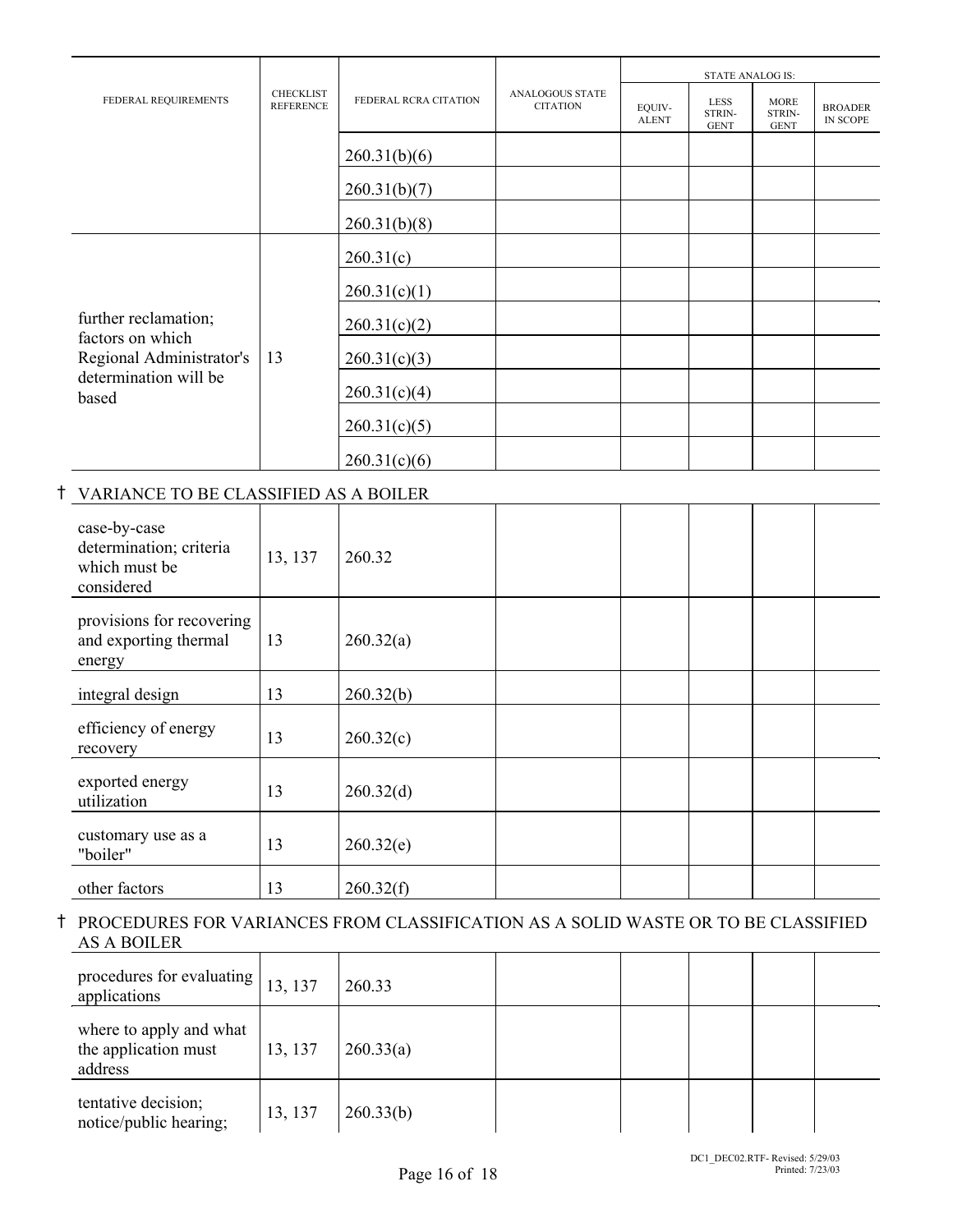|                      |                                      |                       |                                           | <b>STATE ANALOG IS:</b> |                        |                               |                                   |
|----------------------|--------------------------------------|-----------------------|-------------------------------------------|-------------------------|------------------------|-------------------------------|-----------------------------------|
| FEDERAL REQUIREMENTS | <b>CHECKLIST</b><br><b>REFERENCE</b> | FEDERAL RCRA CITATION | <b>ANALOGOUS STATE</b><br><b>CITATION</b> | EQUIV-<br><b>ALENT</b>  | LESS<br>STRIN-<br>GENT | <b>MORE</b><br>STRIN-<br>GENT | <b>BROADER</b><br><b>IN SCOPE</b> |
| final decision       |                                      |                       |                                           |                         |                        |                               |                                   |

## H,5 ADDITIONAL REGULATION OF CERTAIN HAZARDOUS WASTE RECYCLING ACTIVITIES ON A CASE-BY-CASE BASIS

| case-by-case<br>determination; factors<br>which will be considered | 13 | 260.40(a)    |  |  |  |
|--------------------------------------------------------------------|----|--------------|--|--|--|
| types of materials<br>accumulated or stored                        | 13 | 260.40(a)(1) |  |  |  |
| method of accumulation<br>or storage                               | 13 | 260.40(a)(2) |  |  |  |
| length of time                                                     | 13 | 260.40(a)(3) |  |  |  |
| release to the<br>environment                                      | 13 | 260.40(a)(4) |  |  |  |
| other factors                                                      | 13 | 260.40(a)(5) |  |  |  |

# H,5 PROCEDURES FOR CASE-BY-CASE REGULATION OF HAZARDOUS WASTE RECYCLING ACTIVITIES

| procedures Regional<br>Administrator will use<br>for determination                                                                                                                     | 13 | 260.41    |  |  |  |
|----------------------------------------------------------------------------------------------------------------------------------------------------------------------------------------|----|-----------|--|--|--|
| notice to generator who<br>is accumulating, setting<br>forth factual basis for<br>decision and 262 Subpart<br>$A, C, D \& E$<br>compliance; public<br>hearing; final order;<br>appeals | 13 | 260.41(a) |  |  |  |
| accumulation as a<br>storage facility; permit<br>required; when to apply;<br>ways to challenge<br>decision; public<br>comment period                                                   | 13 | 260.41(b) |  |  |  |